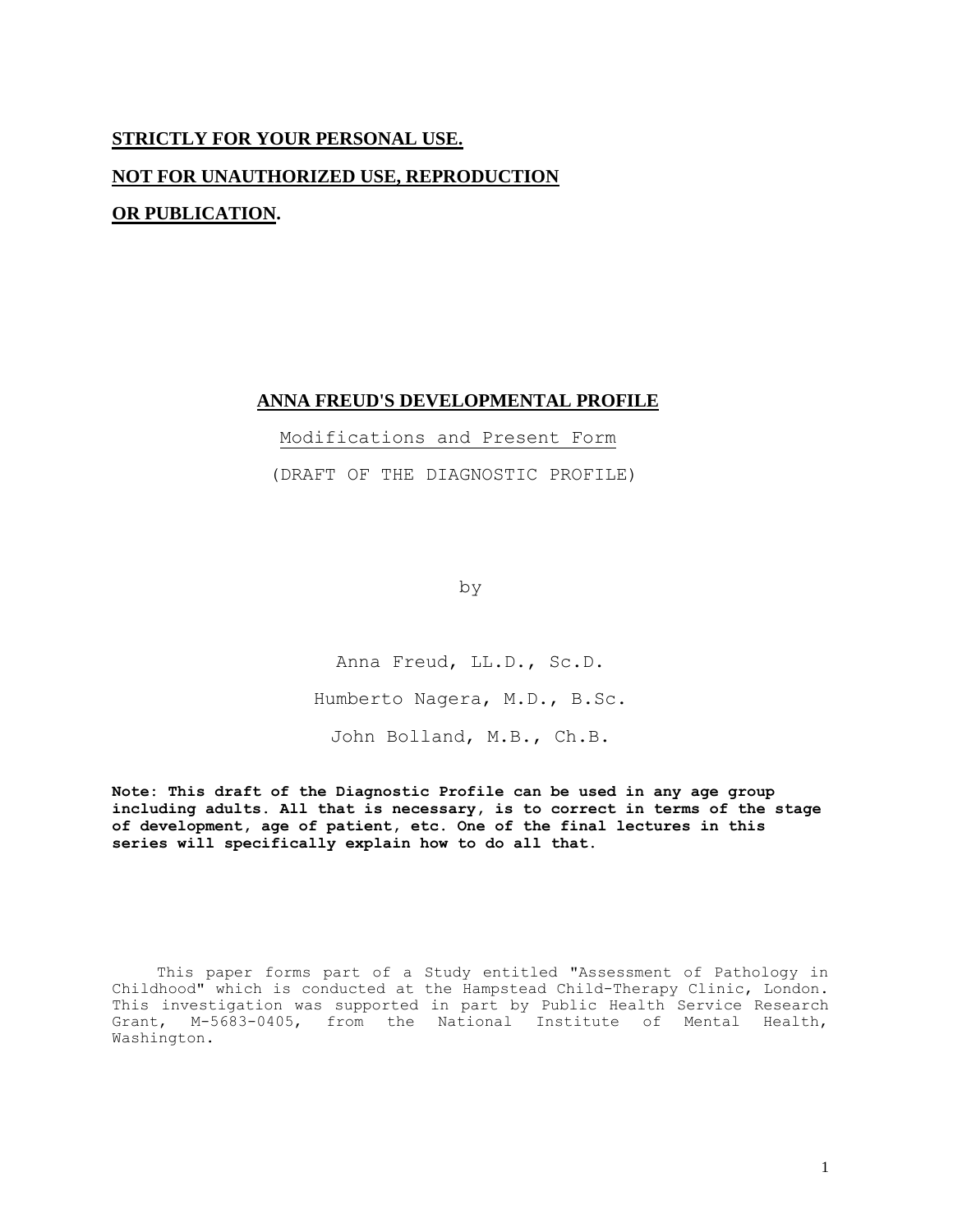#### INTRODUCTION

The "Developmental Profile" outlined by Anna Freud in her paper "Assessment of Childhood Disturbances"(1) has been applied and discussed at the Hampstead Child-Therapy Clinic for several years. This paper summarizes the modifications and developments in the Profile evolved during these years and follows on Dr. Nagera's paper "The Developmental Profile. Some Considerations Regarding its Clinical Application." (2)

Many staff members and students of the Child-Therapy Course have worked, as individuals and as members of groups, at this research, and we acknowledge our debt to them. The system of cross-membership of groups in the Clinic has meant that the central group working on the Developmental Profile, the Profile Research Group, has been able to collate material from all the other groups.(3)

1) The Psychoanalytic Study of the Child, Vol. XVII, 1962. (International Universities Press, Inc.) 2) The Psychoanalytic Study of the Child, Vol. XVIII, 1963. 3) We are grateful to Dr. E. Koch and Miss P. Radford, whose Minutes of discussions in the Profile Research Group have proved invaluable in the preparation of this paper.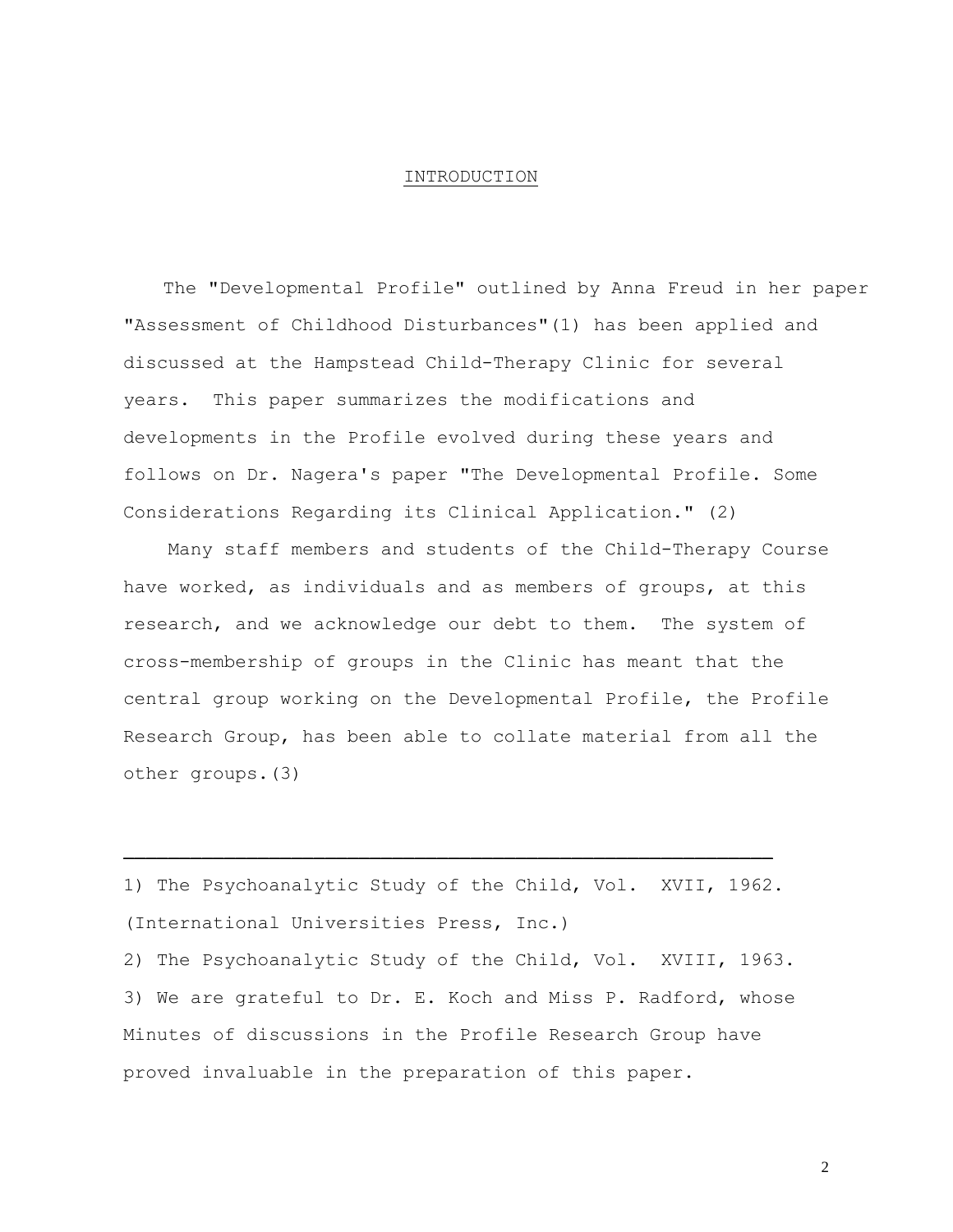The general organization of the developmental profile remains unchanged, with one notable exception. This exception arose from the' expansion of section V. C (Development of the Total Personality) by Anna Freud.(1) As the Lines of Development were regarded as being on a different conceptual level from the other sections, they are now usually put as an appendix after section VIII, before the section on Diagnosis.

It is not surprising that the general organization has remained almost unaltered, as it was based on psychoanalytic assumptions and propositions which have been well tested through the years. Equally unsurprising was the finding that when the Profile was applied to clinical material of the most diverse nature, many questions were posed.

The questions fell into two broad categories, firstly, those concerning concepts which are not adequately understood; secondly, those arising when it was found that the Profile in its present form was inappropriate or inadequate to formulate a convincing picture of certain groups of disturbances.

In an attempt to answer questions in the first category, Study Groups were started to study particular theoretical problems, or groups already in existence were asked to undertake such work where it seemed appropriate.

1) Freud, Anna., "The Concept of the Lines of Development," The Psychoanalytic Study of the Child, Vol. XVIII, 1963.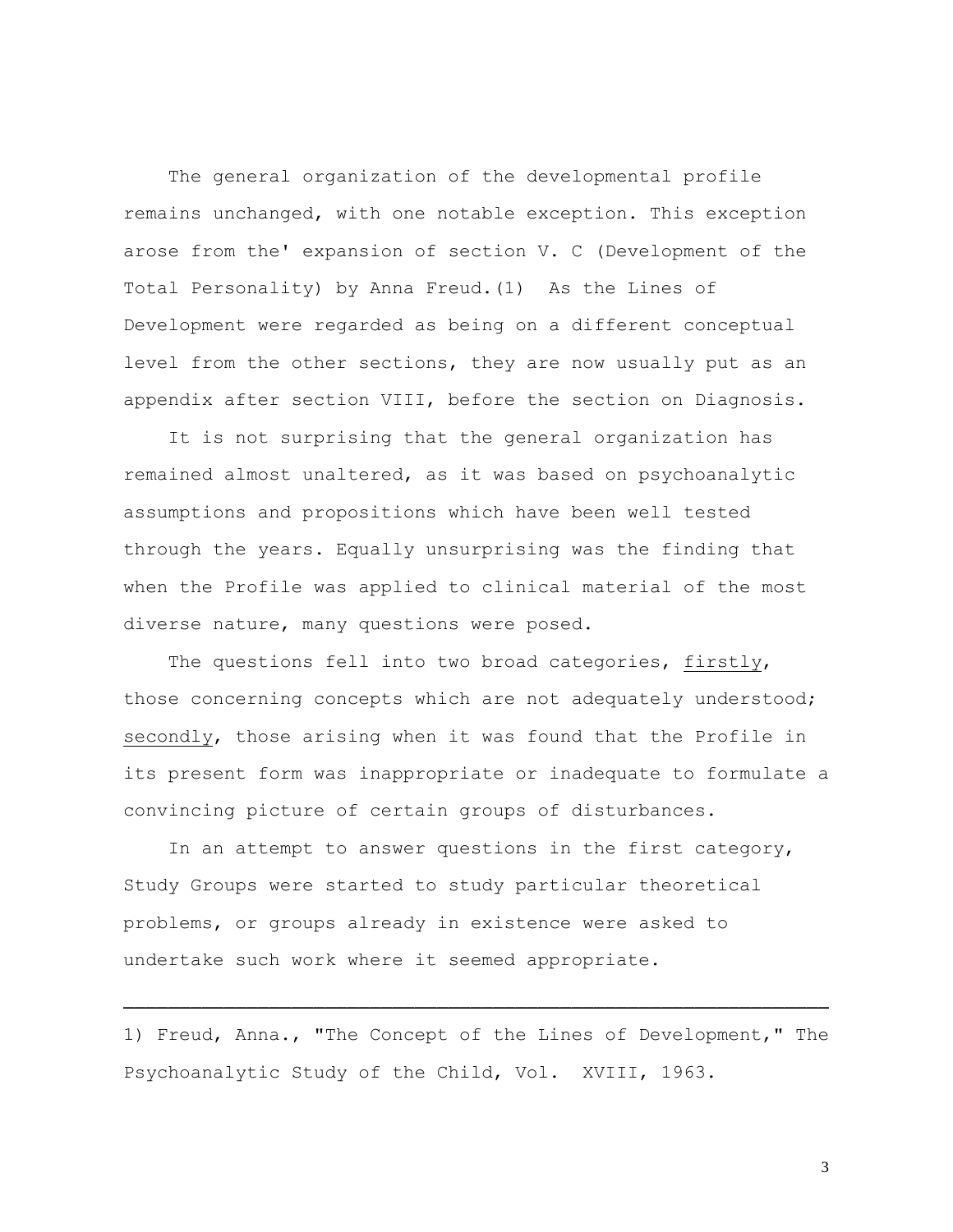The second category arose inevitably from our methodological approach. The Profile, while it aims ultimately at classifying the individual within a diagnostic schema, also aims at a more detailed examination of the "internal picture of the child which contains information about the structure of his personality; the dynamic interplay within the structure; some economic factors concerning drive activity and the relative strength of id and ego forces; his adaptation to reality; and some genetic assumptions." lt was appreciated that the Profile was best suited for the study of the normal and neurotic personality. Nevertheless, we were also interested in the problems of assessing the development and disturbances of the blind, the "borderline" patient and the delinquent personality. Because we are at present largely ignorant of the intimate nature of such developmental problems and their relation to normal or neurotic development, we believed it to be methodologically sound to start studies on the basis of the basic Profile in each of these Groups. This approach has led to attempts to prepare Profile Drafts specific to each group. Some specially important hypotheses have been made about the blind and the borderline cases, and work is proceeding in the delinquent group. References are made in another paper to all these contributions.(5)

5) Nagera, H., and Bolland, J., "The Present Form of the Developmental Profile."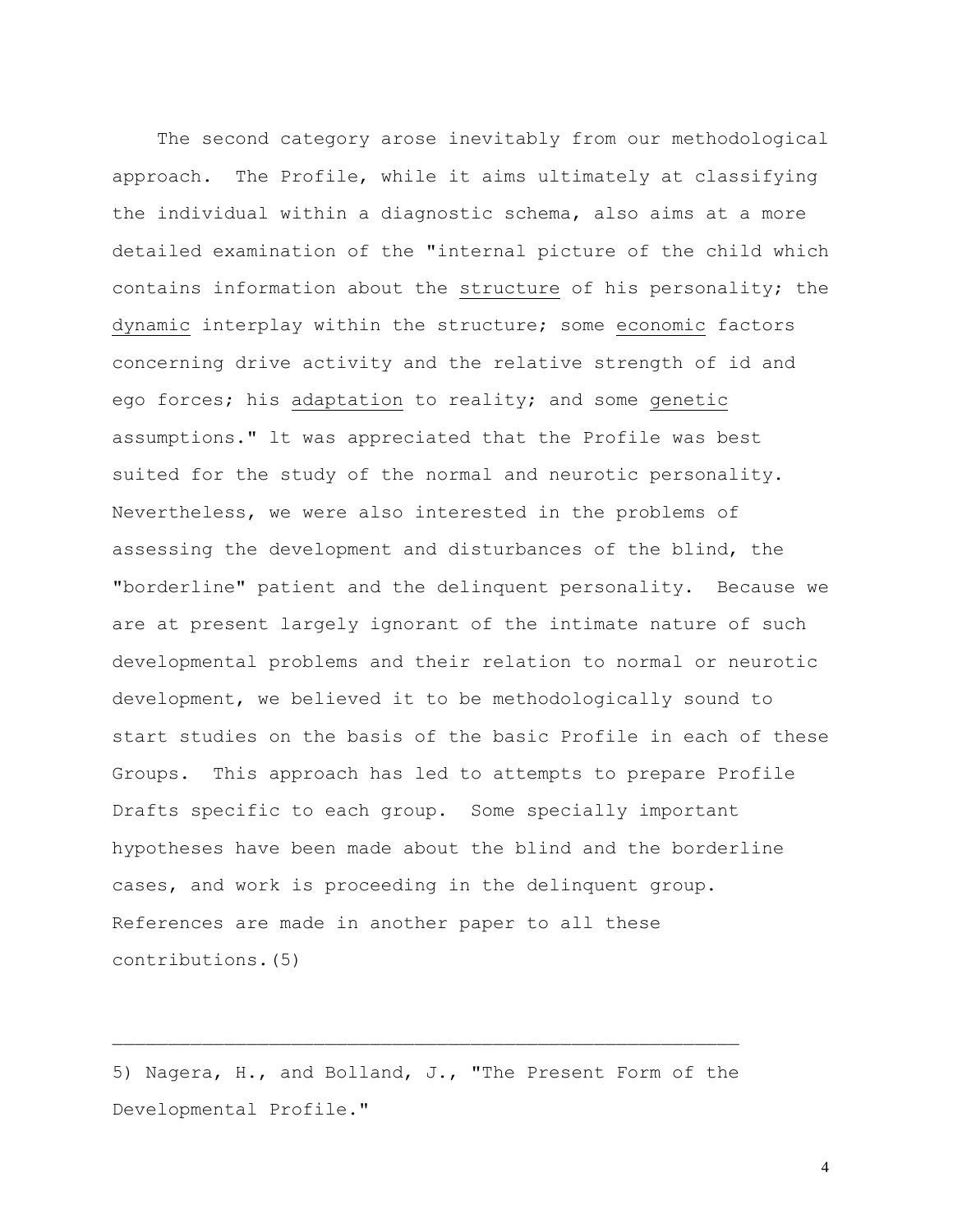In addition to these three groups, the Profile has also been adapted to meet the special problems of assessing the disturbances of later years. One adaptation was for the assessment of the adolescent personality and its psychopathology.(6)

 A Profile for the assessment of the adult personality was similarly prepared to facilitate comparative studies between children and parents.(7)

 Finally, modifications and amplifications have been found necessary in the preparation of the Terminal Profile.(8) This is set up at the end of treatment.The modifications will be found under the appropriate sections below, but it should be noted that the aims of the Terminal Profile are as stated in "Assessment of Childhood Disturbances",i.e.," not only...the completion and verification of diagnosis but also...to measure treatment results..."

6) Laufer,M., "Assessment of Adolescent Disturbances-The Application of Anna Freud's Diagnostic Profile."

7) Freud, A., Nagera, H., and Freud, W.E., "Assessment of the Adult Personality-A Diagnostic Profile." Published in The Psychoanalytic Study of the Child, Vol XX, 1965.

8) The Terminal Profile is based on the whole treatment material, whereas the Diagnostic Profile is based only on the usual diagnostic investigations. The Terminal Profile should also note: a) the child's age at the beginning and end of treatment; b) the frequency of sessions and total duration of treatment; and the nature, frequency, etc. of the contact with the parents of the child.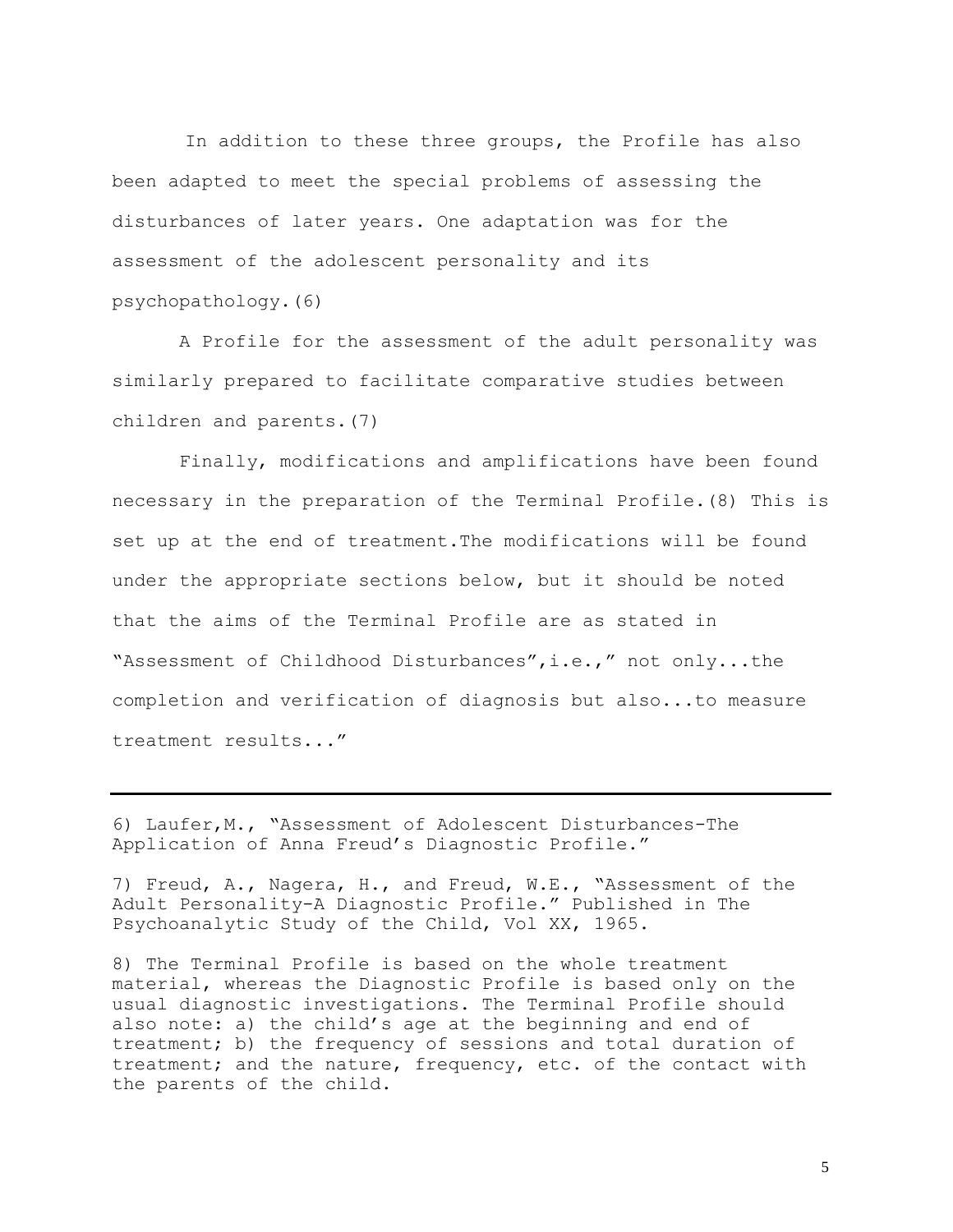### DRAFT OF DIAGNOSTIC PROFILE(9)

# I. REASONS (AND CIRCUMSTANCES) FOR REFERRAL. DESCRIPTION OF SYMPTONS.

 To include Arrests in Development, Behavior Problems, Anxieties, Inhibitions, Symptoms etc.

 It is to be noted that quite often the most important symptoms (diagnostically speaking) are not given as reasons for referral. Further, motivations and urgency of referral do not necessarily coincide with the intensity of the symptoms at the time of referral. It may be important to note who is the initiator of the referral.

 The application of the Profile to a large number of cases has highlighted the importance of making a distinction, whenever possible, between the manifest reasons and the latent reasons for referral. In most cases, only the manifest reasons can be noted at the diagnostic stage, the latent reasons becoming apparent mostly during treatment. In the Terminal Profile such a distinction is possible.

Whenever possible, the section is to be subdivided as follows:

1 - The parents' reasons for the referral, manifest and latent, their report of the symptoms, and

<sup>9)</sup> The present draft is a modification and amplication of some aspects of the draft published by Anna Freud in her paper "Assessment of Childhood Disturbances" already referred to.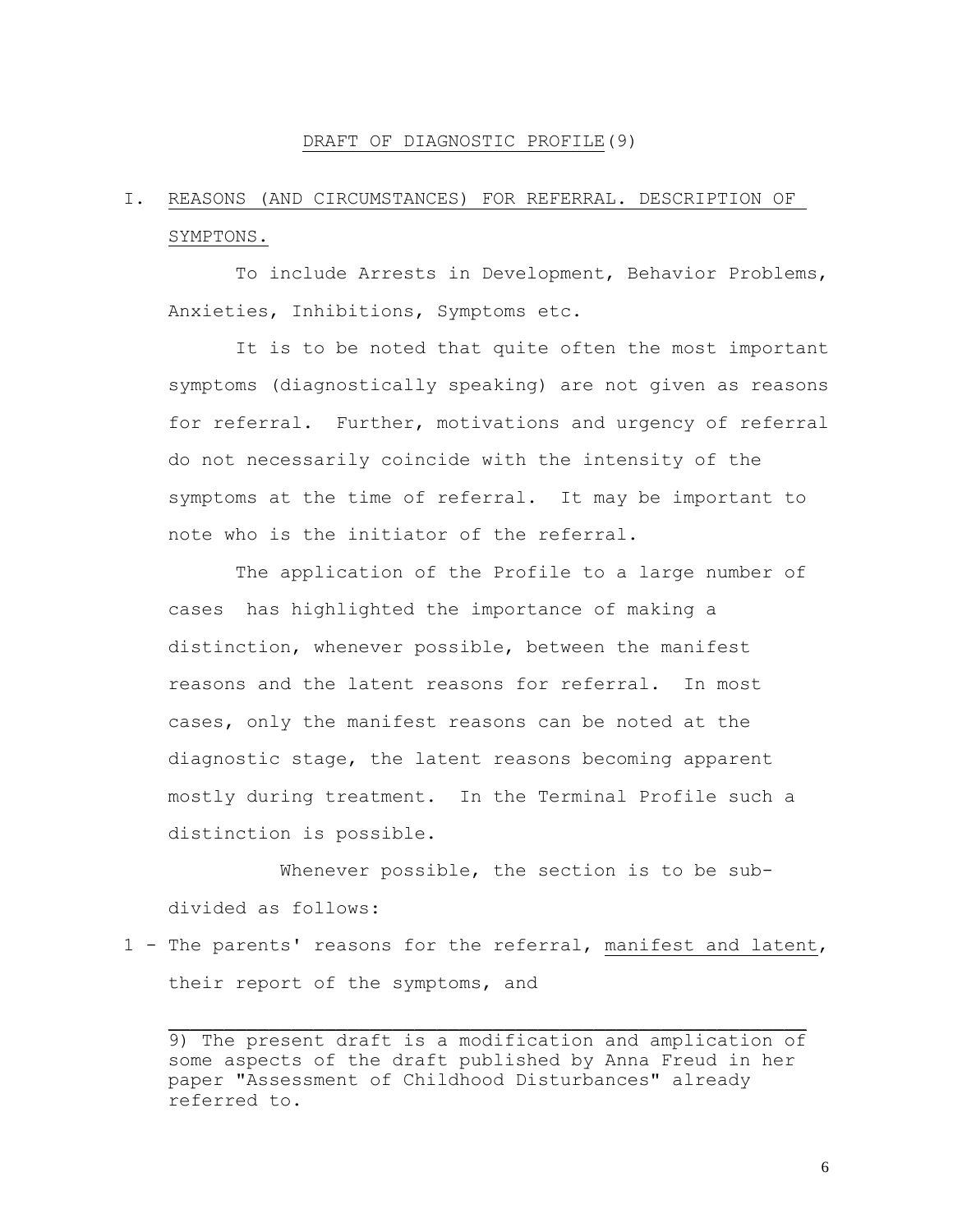2 - The child's reasons (if any, including when such is the case manifest and latent) as well as the child's attitude to his symptoms, his illness and treatment. Include the child's attitudes to the referral if known.

### II. DESCRIPTION OF THE CHILD.

To include personal appearance, moods, manner, usual behavior etc., in everyday life as well as during the diagnostic interviews. Refer specially to any specific reactions to the interviews and interviewers, noting any discrepancies in the interviewers' descriptions of the patient. Although these discrepancies may derive from different reactions of different interviewers, it may be that these reactions are initiated by the patient through behavior or attitudes. Such behavior or attitudes may be diagnostically significant if understood as the patient's methods of coping or reacting, e.g: to male or female interviewers, in structured situations (e.g. psychological testing) or comparatively unstructured situations (e.g. psychiatric interview).

Similarly, changing behavior in the child as between the first and subsequent interview(s) should be noted. This may be due to increasing familiarity and diminution of the initial anxiety and fantasies about the unknown situation, and may, therefore, be of diagnostic significance.

Responses to any verbal intervention by the interviewer to lessen anxiety, should be noted. These may be of importance diagnostically and may also be helpful in assessing treatability.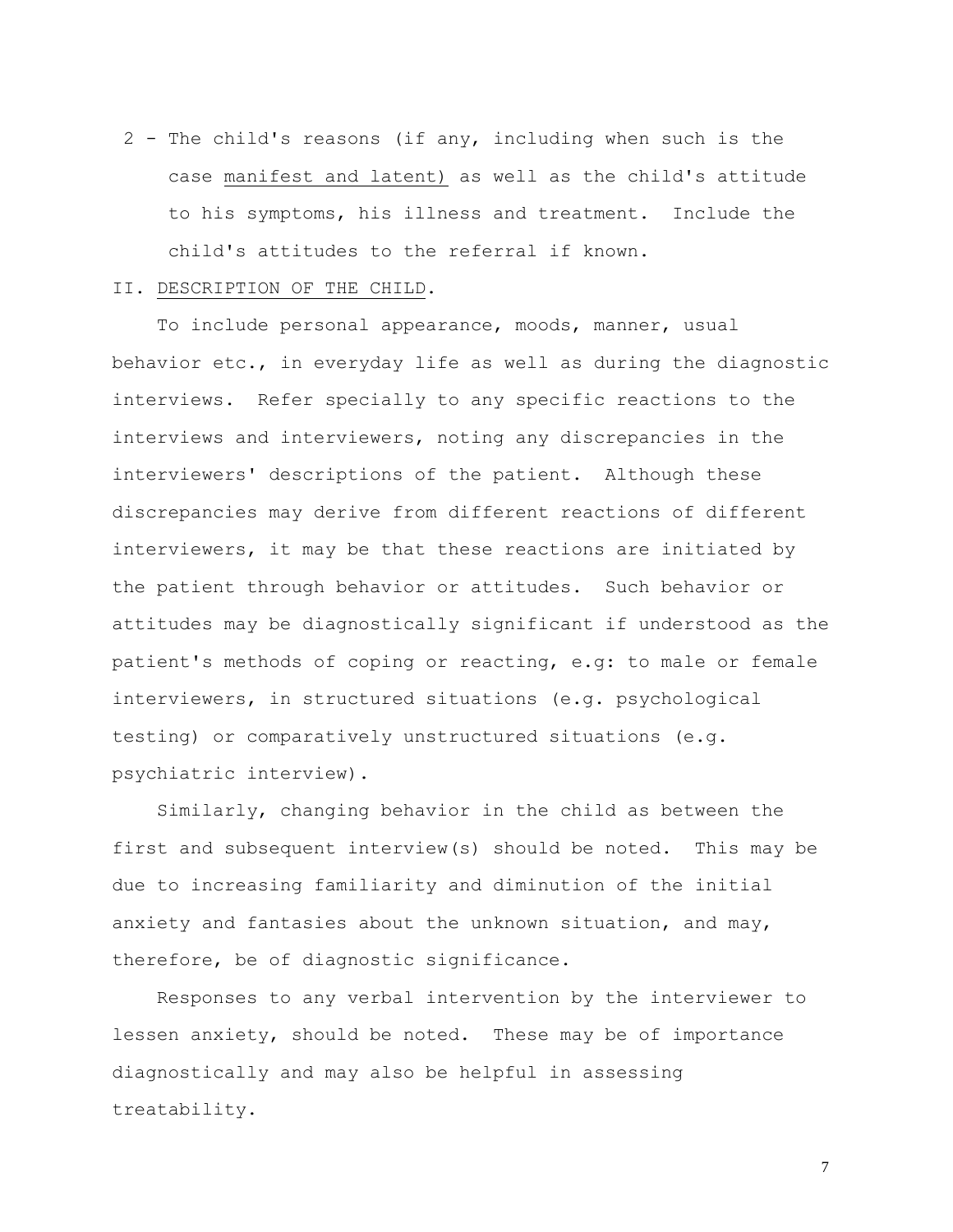## III. FAMILY BACKGROUND (PAST AND PRESENT) AND PERSONAL HISTORY.

### IV. POSSIBLY SIGNIFICANT ENVIRONMENTAL CIRCUMSTANCES:(10)

- A. For the timing of the referral. The timing of the referral my show for example what part the child plays
	- (1) In the Terminal Profile this section may be particularly relevant in the discussion of important genetic, considerations. In the Terminal Profile the section is called "Significant Environmental Circumstances", since it describes those circumstances that were found to, or confirmed to, play an important role in the development of the patients personality. Thus, this point in the Terminal Profile should be in two parts:
		- a. A final assessment of the importance of environmental factors postulated as significant in the Diagnostic Profile, together with a description of factors found during the course of treatment to have been significant, but which were not known or notnoted at the diagnostic stage;
		- b. The specific effects of the significant environmental factors on the child, taking into account the fact that there may be basic differences between the way the child sees understands and experiences situations and events, and the way outsiders would rate these events.

 In both the Diagnostic and Terminal Profiles it should be remembered that the child's external reality or circumstances are made up of

- (a) the parent's psychic reality (as an important environmentalfactor for the child) and
- (b)other external circumstances which do not include the parents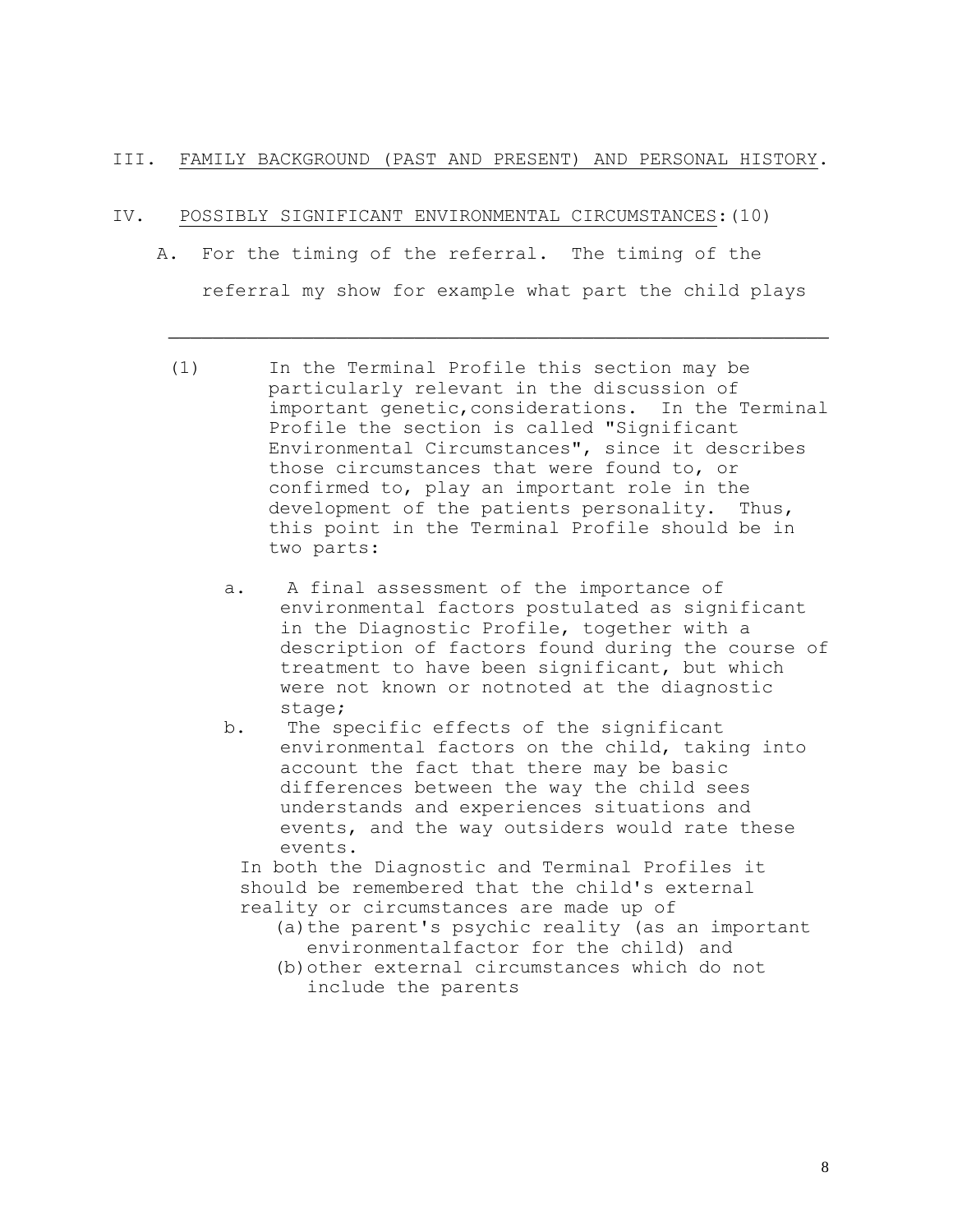in the family life. Inasmuch as one may be able to deduce the child's reaction to the part allocated to him (e.g. compliance, refusal), this may tell one something about his personality.

- B- For the causation of the disturbance including when possible:
	- 1. The external precipitating factors of the patient's illness at the time of the apparent beginning of it and at the time of the referral (if they do not coincide).
	- 2. Those other relevant factors that during the course of development and/or at specific points of it may have contributed to shape the personality in its psychopathological as well as in its normal aspects.

C. Possibly favorable and stabilizing influences: Whenever the material is available, it has proved valuable to describe the possibly stabilizing influences, to pinpoint what has been, and is, favorable and healthy as opposed to the pathogenic factors. It should also include an assessment of those enviromental factors which may favor the treatment process, in addition to the factors that may favor the illness. The parent's ability to sustain the treatment process and their capacity to accept and adjust to changes in the child during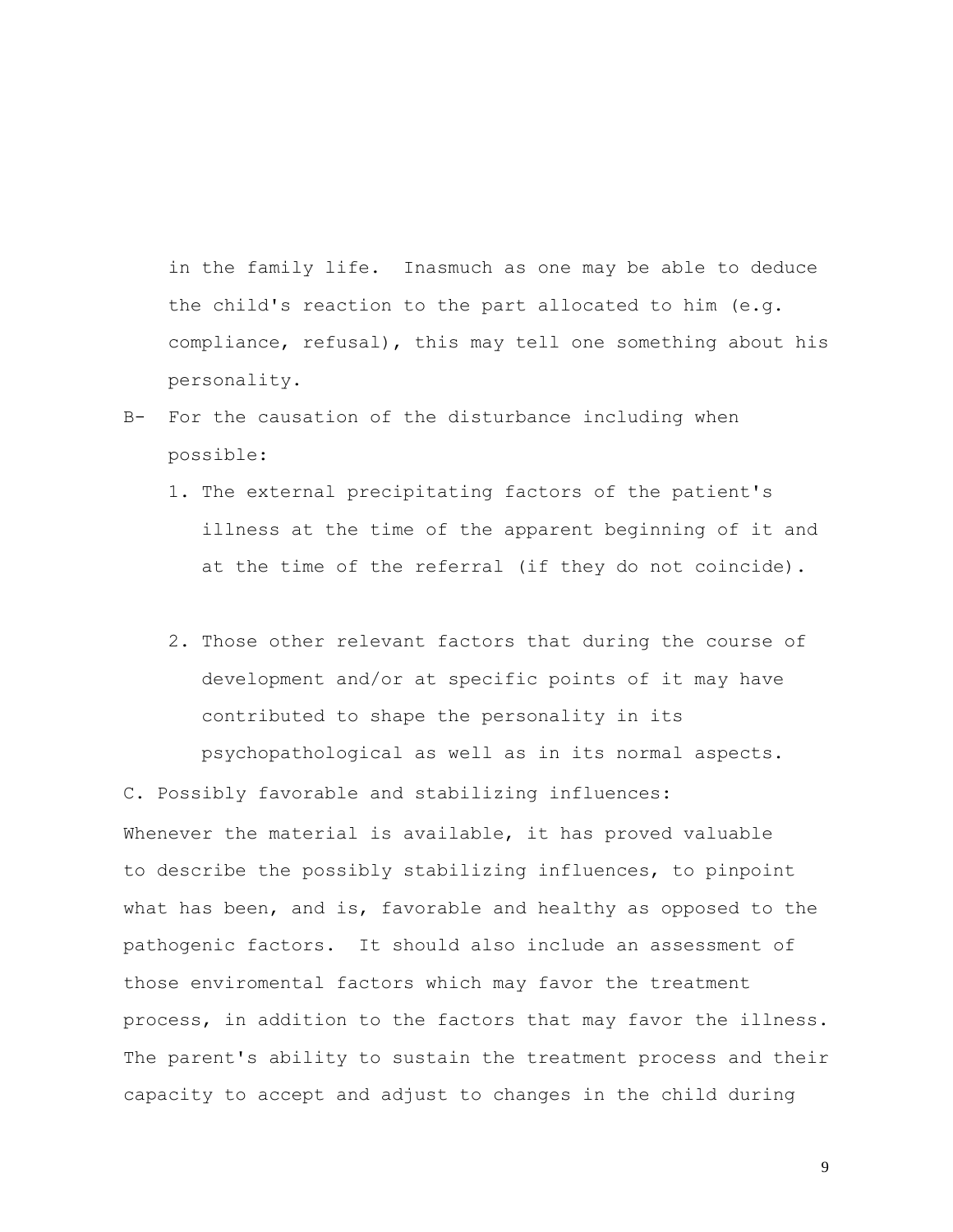and after treatment should be assessed. A note should be made of the relevant "healthy" aspects of the parents.

#### **V.** ASSESSMENT OF DEVELOPMENT.

### A- Drive Development:

- 1. Libido, Examine and state:
	- a. Regarding Phase Development:

- whether in the sequence of libidinal phases (oral, anal, phallic; latency; pre-adolescence, adolescence) the child has ever proceeded to his age-adequate stage, and especially beyond the anal to the phallic level;

- whether he has achieved phase dominance on it;

- whether, at the time of assessment, this highest level is being maintained, or has been abandoned regressively for an earlier one.

 This sub-section has remained on the whole unchanged, but a few words are required in relation to the assessment of the of the latency phase that has proved particularly difficult. This phase is different from earlier phases in so far as it is mainly through observation of the child's direct drive activity that we are able to establish the position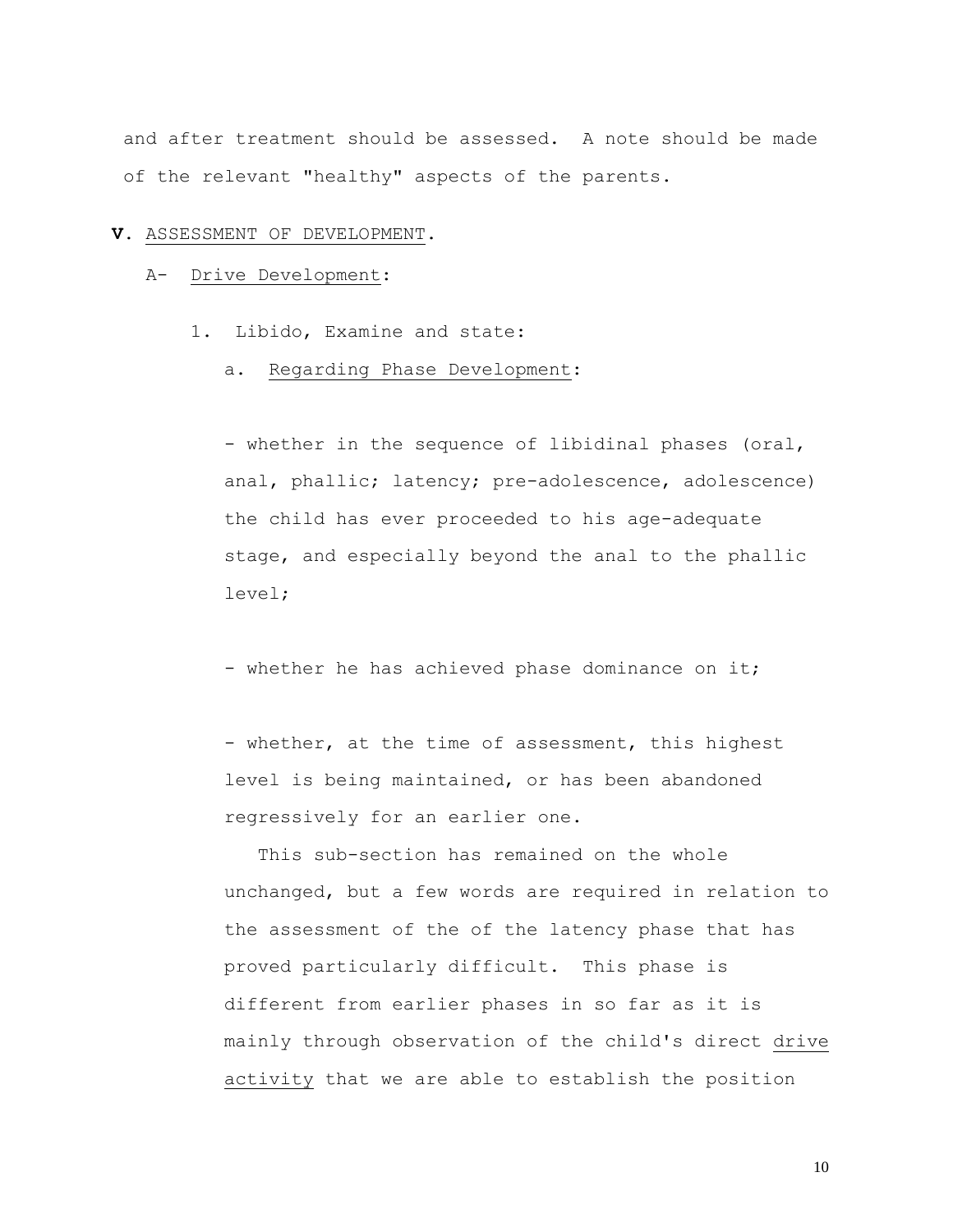reached. But it is one of the hallmarks of latency that such direct drive activity is much diminished.

 Furthermore, while during earlier phases ego development is impressive, the capacity for neutralized, aim inhibited and sublimated activities is restricted. During latency, the scope of egoperformance is much increased. This, coupled with the decreased direct drive activity, facilitates important progress in development, in the process of neutralization, in learning and in mastery of the internal and external world.

 A similar situation exists in the level and complexity of object relationships. These range from the relatively simple at the oral and anal stages, through the more complex relationships of the phallic oedipal stage, to those of latency. In latency there is an increased impetus towards extending relationships beyond the family into the wider community.

Though it is important to approach the assessment of each developmental phase from multiple and simultaneous points of view, it is even more essential to do so in respect of latency. We should examine (i) the degree and quality of the drive activity; (ii) the degree of ego-development reached and how drive activity, conflicts, etc. are affecting either ego-development and/or the possibilities of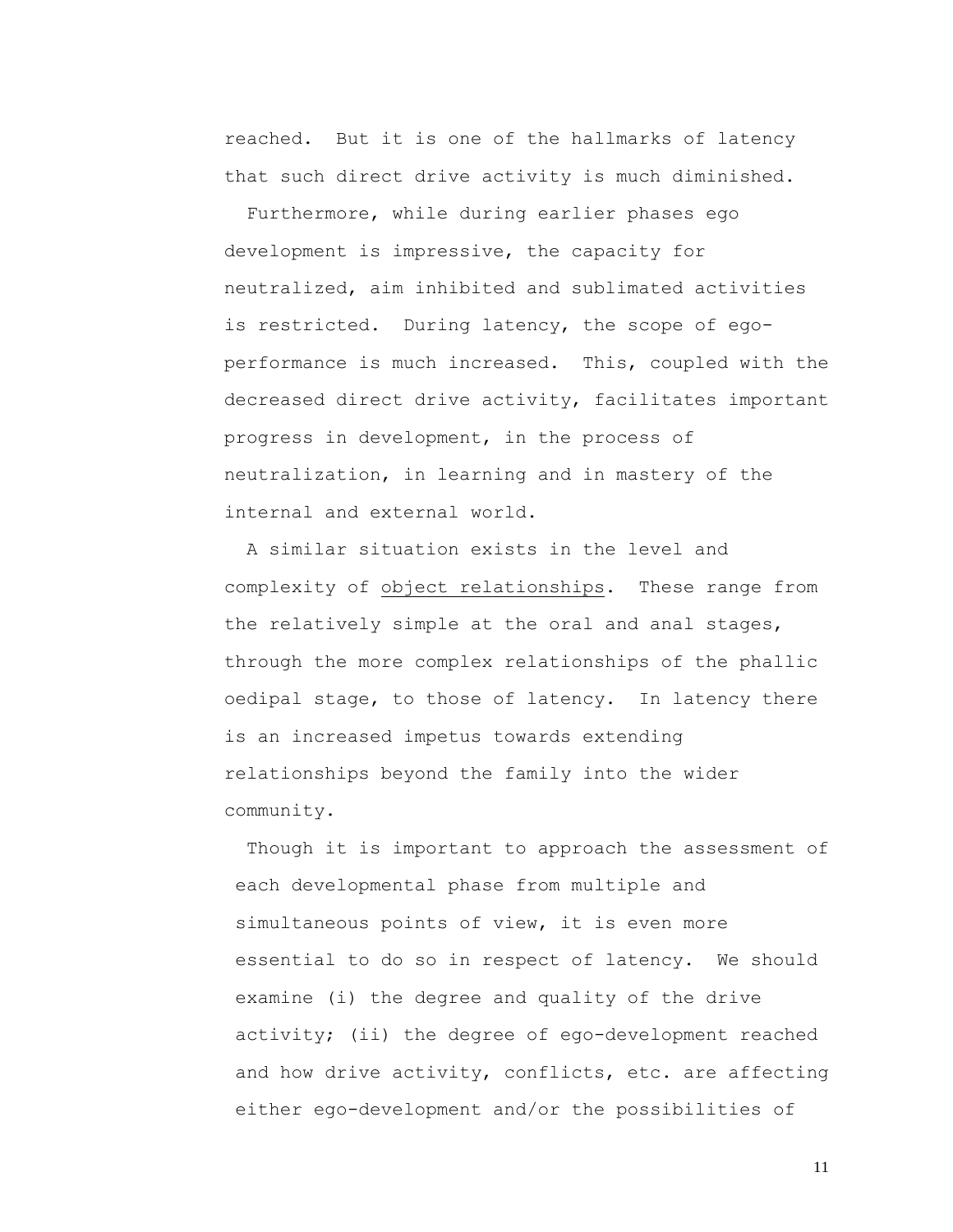ego-performance; (iii) how both drive activity and ego-development are influencing and partly determining the form and type of objectrelationships.(11) Disturbance at the latency stage may be seen as affecting any or all of these three aspects of the child's development. Most often, all are affected, but it is diagnostically important to assess the relative degrees of involvement.

### b. Regarding Libido Distribution:

i) Cathexis of the self:

(1) whether the self is cathected as well as the object world, and whether there is sufficient narcissism (primary and secondary, invested in the body, the ego, or the superego) to insure self-regard, self-esteem, a sense of well-being, without leading to over-estimation of the self, undue independence of the objects, etc.;

-state degree of dependence of self-regard on object relations.

Such an assessment proves troublesome and a number

11) Cross-references to the sub-section "Cathexis of objects" and the section "Ego and Superego Development" may be necessary.

of unclear and contradictory assessments could result. This is a reflection of the lack of clarity about the questions involved in the very early stages in ego development, in the development of the concept of the self and the basic ideal conditions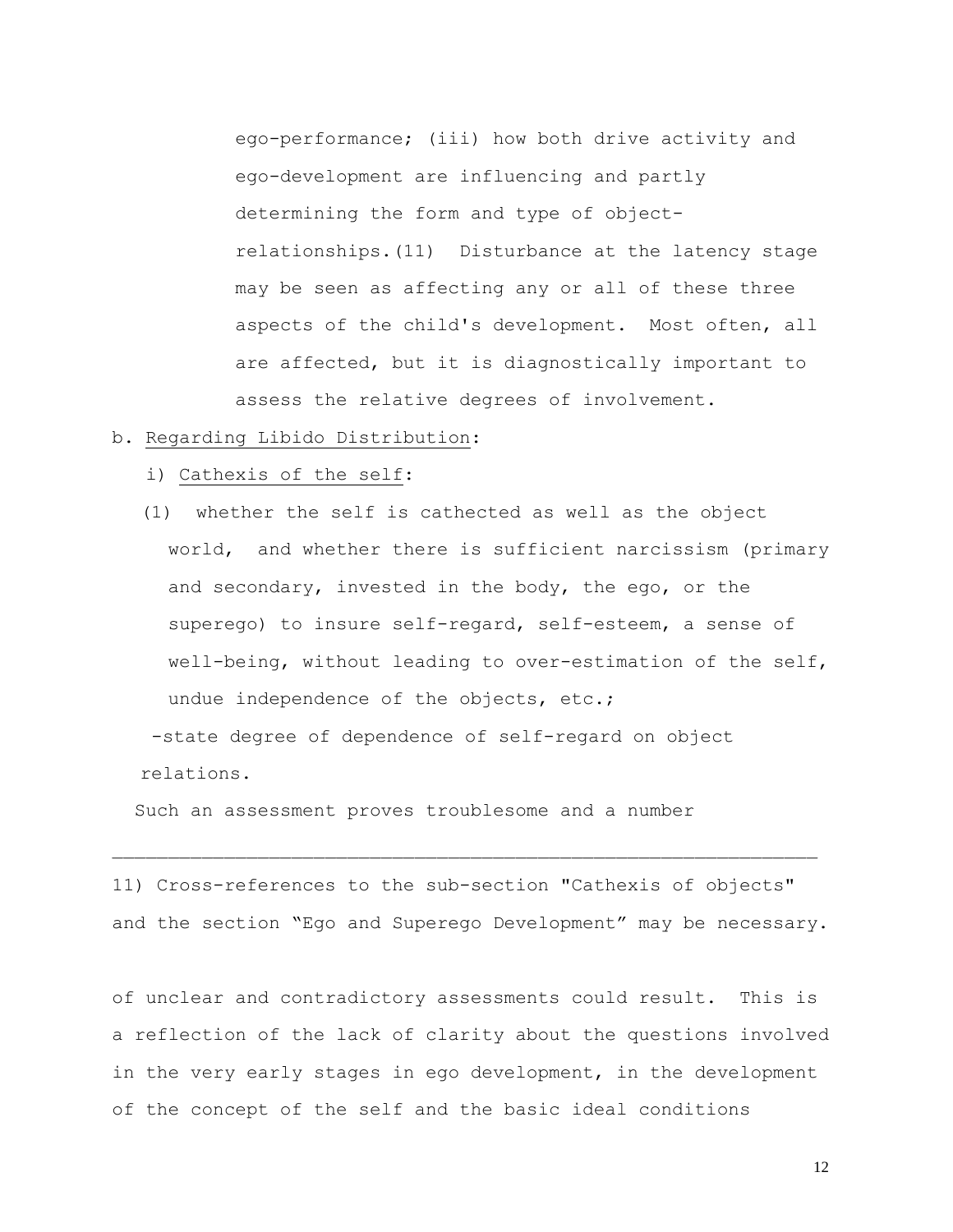required for such development, in the cathectic processes involved, in the conditions necessary for, and the mechanisms used in, the maintenance of a psychological state of well-being and in the regulation and maintenance of a sufficient level of self-esteem and self-regard.

A study group has undertaken the further clarifications and study of the problems involved in this sub-section.(12) The following general comments are made in order to clarify some of the problems of assessment involved.

 Primary narcissism, as we understand it, refers to a specific libidinal position which pertains to the first few months of life. As a phase, it is never completely abandoned, although it is normally largely superceded. During the state of primary narcissism the cathexis of the self can be referred to as primary narcissistic cathexis. Certain basic conditions are essential, in order to ensure that the earliest experiences of the self during the phase of primary narcissism can take place

12) The question of self-esteem regulation, problems involved in the maintenance of a state of well-being, etc., have long been an area of interest of the Index Research Group in the Hampstead Child-Therapy Clinic, and especially of its Chairman, Mr. J. J**.**  Sandler, Ph.D., D.Sc.

normally, making their essential contribution to the development of the personality. The maintenance of an indispensable minimum of positive narcissistic feelings during the first few months of life depends on the adequate ministrations of the mother (or her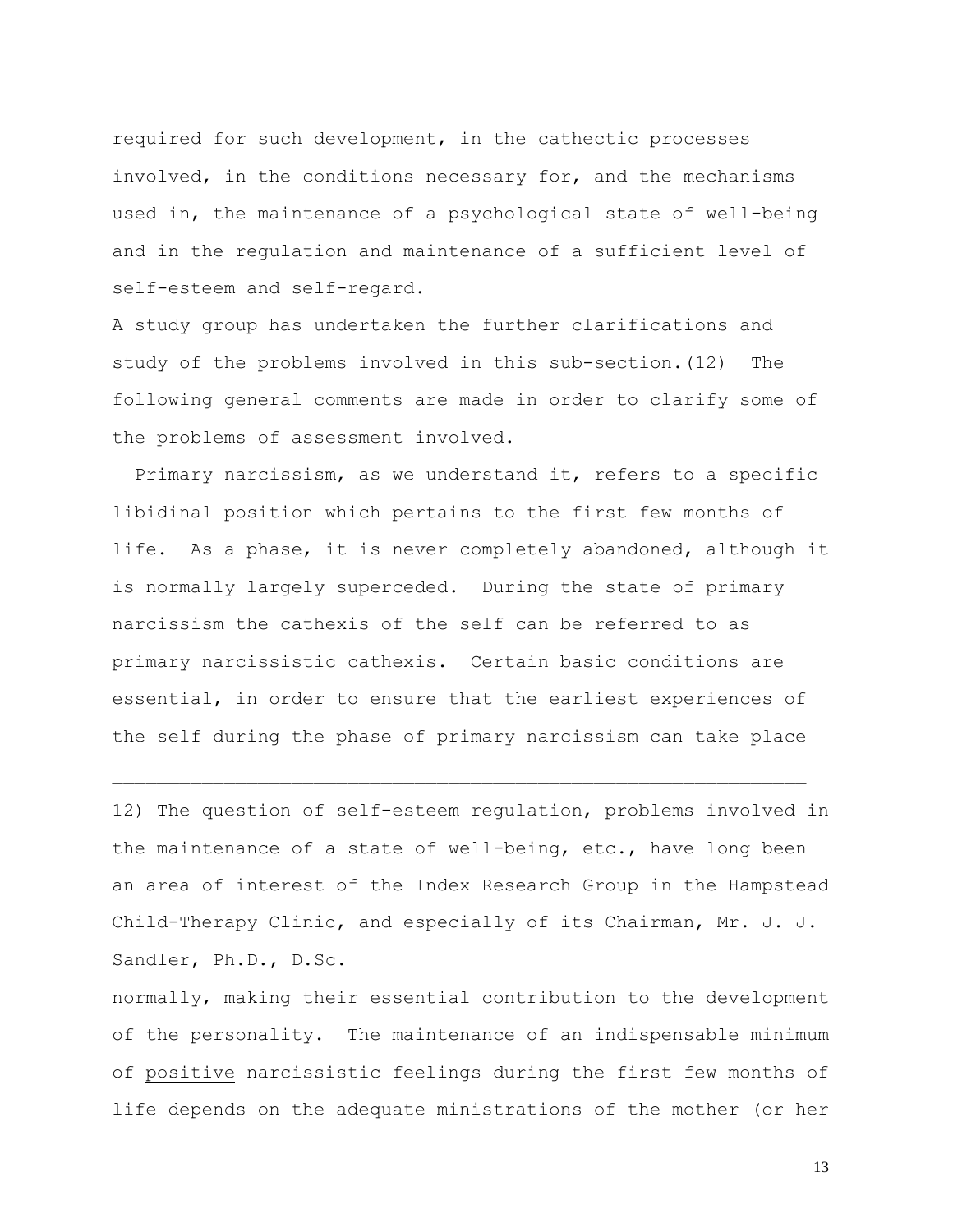equivalent) as a provider of food, comfort, physical and psychological warmth, as a stimulator in appropriate ways for libidinal, ego and object-relation ships growth, and as a protector from inappropriate, undesirable and disturbing stimuli. Without such support, the early experiences of the self during the phase of primary narcissism and the basic cathectic processes of the period are of a negative, distorted and inappropriate type, leaving clear imprints in the personality structure. Furthernore, these basic experiences form the background against which further development has to take place. Where the foundations are not right, all later development and further experiences will be influenced in a negative way, to a greater or lesser degree according to the circumstances of each individual. Thus, these basically defective experiences may largely influence or even determine the type of cathexis of the self later on, as well as the mechanisms used for self-esteem regulation and for the regulation of feelings of well-being. We refer here to extreme examples of disturbances such as some forms of narcissistic disorder, some atypical personalities, some borderline cases and deprived institutionalized children. Clearly, it is not only serious neglect of the child's basic needs at the beginning of life that will lead to these results. Children who have suffered excessive pain or certain severe forms of illness may develop along similar lines.

Secondary Narcissism pre-supposes object-representation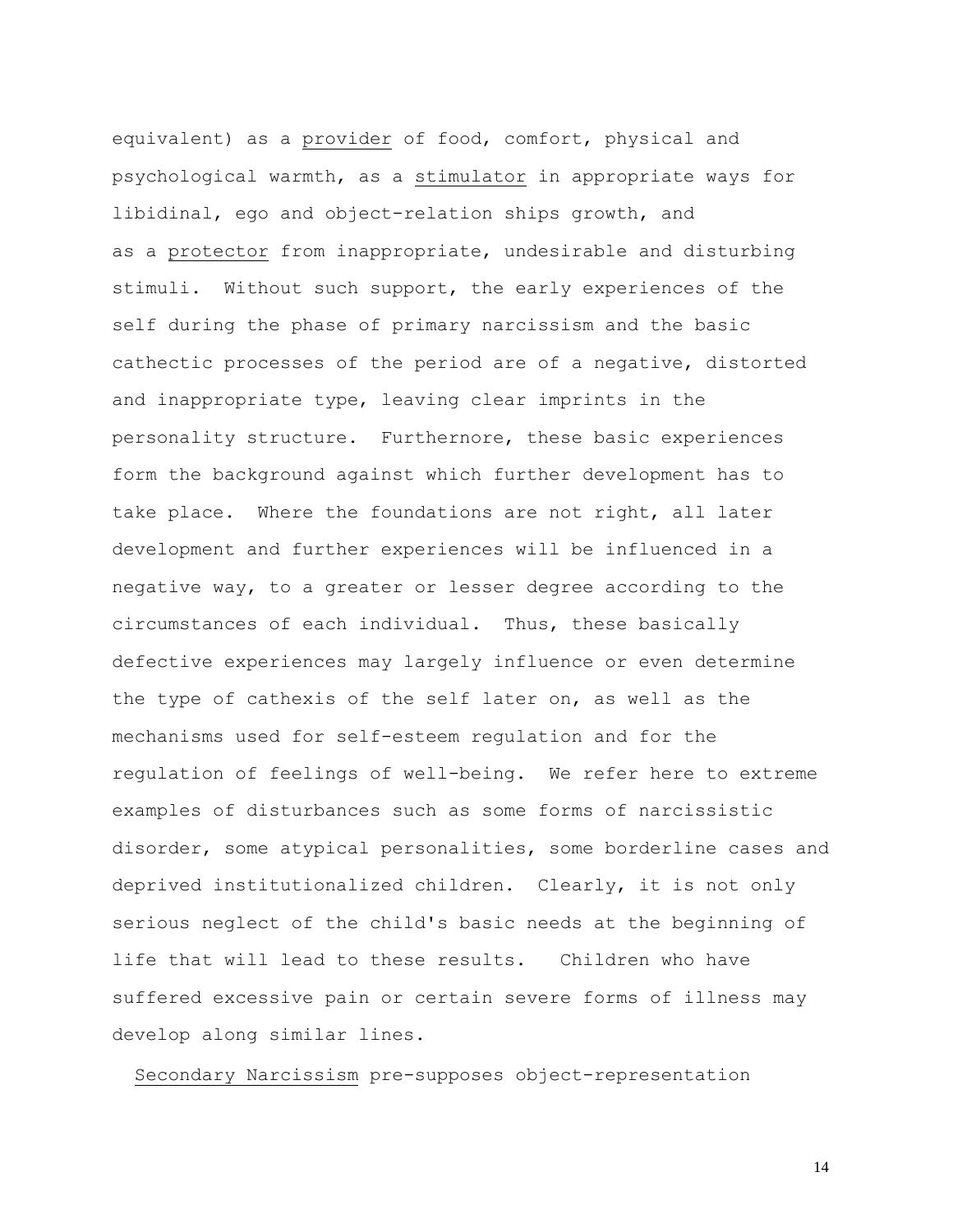and involves the use of the object by the child to increase his self-esteem. Supplies of "good" feelings towards him must be sufficient to allow this secondary narcissistic cathexis. At an early stage these supplies come from (and are still dependent on) the external objects. In normal development, in the process of internalization, stable and important internal sources of narcissistic supplies are acquired, although there remains a need for external supplies to some extent. At the same time, the internalizations have led to further ego, egoideal and superego development. Assessment should, therefore, determine at what point or points along the developmental continuum "from external to internal" the difficulties existed and from which they are still exerting influence. It is by no means infrequent that children who have been positively cathected by the mother during the first few months of life (primary narcissistic stage) and babyhood find themselves in difficulties with their object as their drivedevelopment progresses. It may happen, for example, that the child's anal impulses or phallic strivings are unacceptable to the objects (because of their own conflicts). Such a situation may lead to a de-cathexis, or in some cases a negative cathexis, of the whole child during the "objectionable" period or from that period onwards. What we are describing applies more especially to those cases of marked rejection of the child; there will be a different outcome if the whole child remains positively cathected despite objections to particular phases.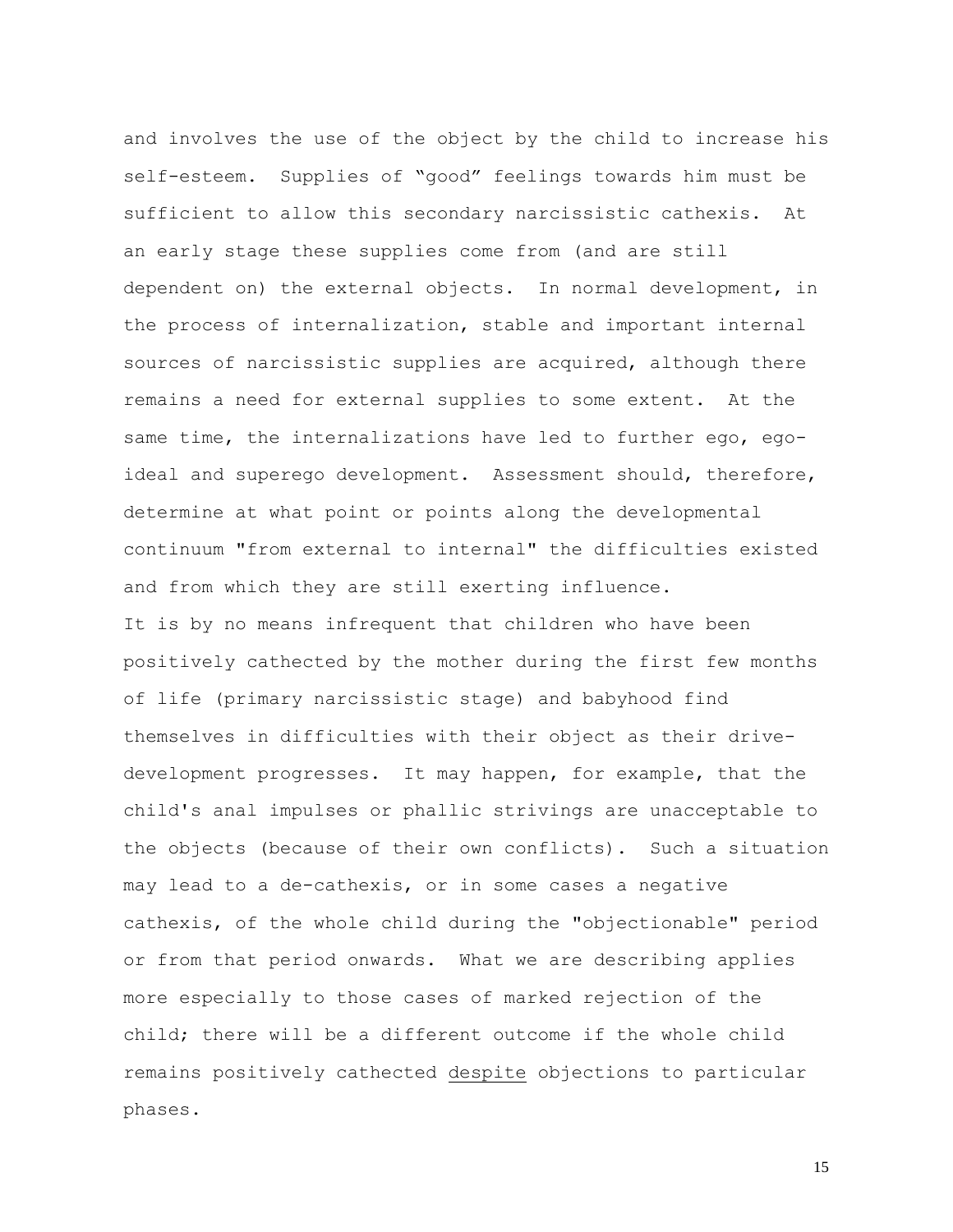The effects on the child of such a lack of positive secondary narcissistic supplies are of two kinds: (a) affective and immediate, e.g. anxiety, distress, fear of loss of love, fear of loss of object; (b) structural and ongoing, namely the imprinting of such experiences on the child's personality through the processes of internalization, introjection, egoidentifications, contributions to ego-ideal and superego formation. The degree to which these effects operate depends on several factors, for example the age of the child and the stage of development already attained, in terms of the current degree of internalization and structuralization. Obviously the earlier in development the more vulnerable the structures. The intensity and duration of the object's reaction is another factor. Ultimately these effects will influence to differing extents the later styles of self-esteem regulation and the level and nature of the cathexis of the self.

When internalization and structuralization are complete, or almost so, it is largely in this area of secondary narcissistic supplies that neurotic-processes tend to interfere. This interference is most marked in individuals who have high egoideals and/or strict and demanding superego structures. Thus neurotic conflicts only too often disturb the basic minimum feelings of well-being, interfere with self-esteem regulation and lead to feelings of low self-regard and self-esteem. That is, the disturbances of narcissism are, in these cases of a secondary nature resulting from the tension and struggles between the ego, ego-ideal and the superego. In fact, the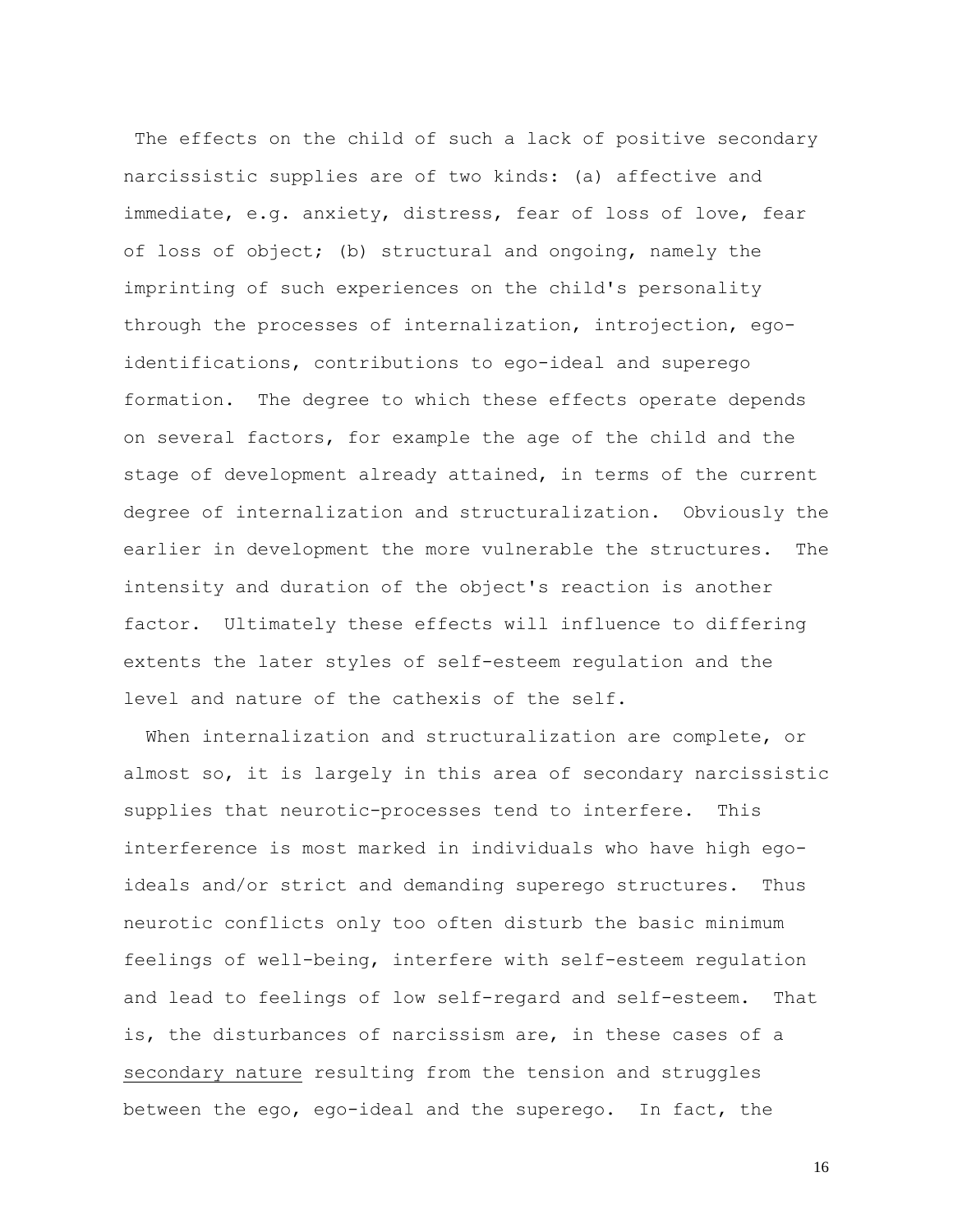cathexis of the self in terms of primary narcissistic cathexis is essentially normal and healthy in many such neurotic cases, although this fact may be blurred to the inexperienced observer by the notably low self-esteem and self-regard. If it can be ascertained that primary narcissistic cathexis is adequate, we have a useful prognostic indicator, not only of the severity of the disturbance, but also of the outcome of treatment. The analysis of conflicts interfering with self-esteem and selfregard is likely to free the basically healthy progressive tendency, whereas in the cases of disturbance of primary narcissism we are dealing with a more fundamental distortion of the self-representation itself.

 Once one has established the fundamental distinction between primary and secondary narcissistic cathexis, and has recognized the possibility of interaction between the two, a number of apparently contradictory combinations become understandable, such as a very low self-esteem accompanied by extremely high cathexis of the self.

It is clear that although the theory of narcissism (primary and secondary) was formulated on the basis of the libidinal drive and libidinal cathexis, a correction must be made to include the aggressive drive and the possible cathexis of the self by large quantities of aggressive rather than libidinal energy, or by mixtures of them. For profile-making purposes, cross-references should be made between this section and the section on aggression in such cases.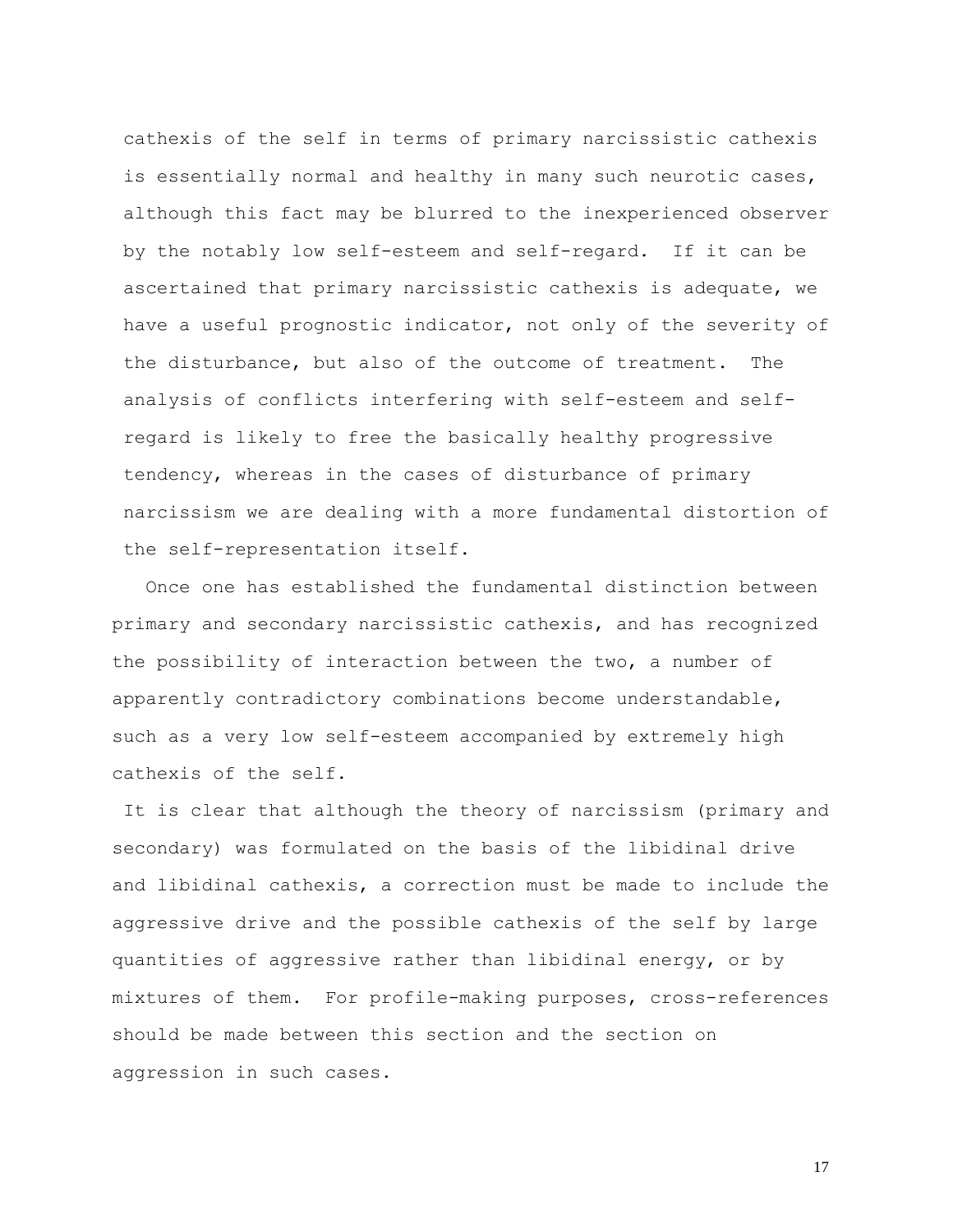Further it must be noted that certain defensive attitudes may give a misleading picture in cases where an apparently high evaluation of the self serves to hide basic feelings of inferiority and low cathexis of the self, coupled with low selfesteem. Here a careful assessment in the sections on "Defences" and "Conflicts" will help in the differential diagnosis.

To summarize, distinguish when possible: -if the disturbances in the-cathexis of the self and in selfesteem regulation are the result of insufficient or unsatisfactory "primary narcissistic cathexis"" of the self (during the first few months of life) leading to an absence of the indispensable minimum of positive primary narcissistic feeling on which so much hinges for later normal development. State the reasons for the above, i.e. inadequate ministrations of the mother in terms of food, comfort, physical and psychological warmth, lack of provision of appropriate stimulation required for libidinal, ego, and object-relations growth, lack of protection from inappropriate, undesirable or disturbing stimuli, or excessive pain, severe forms of illness etc.

- if the disturbance in the cathexis of the self and in selfesteem regulation are due to distorted, insufficient and/or unsatisfactory "secondary narcissistic cathexis" of the self. In those cases try to distinguish if the problems experienced are fundamentally based in the attitude of the object or objects of the child towards him or if they result from the nature of the child's conflicts and the tension between ego, ego-ideal and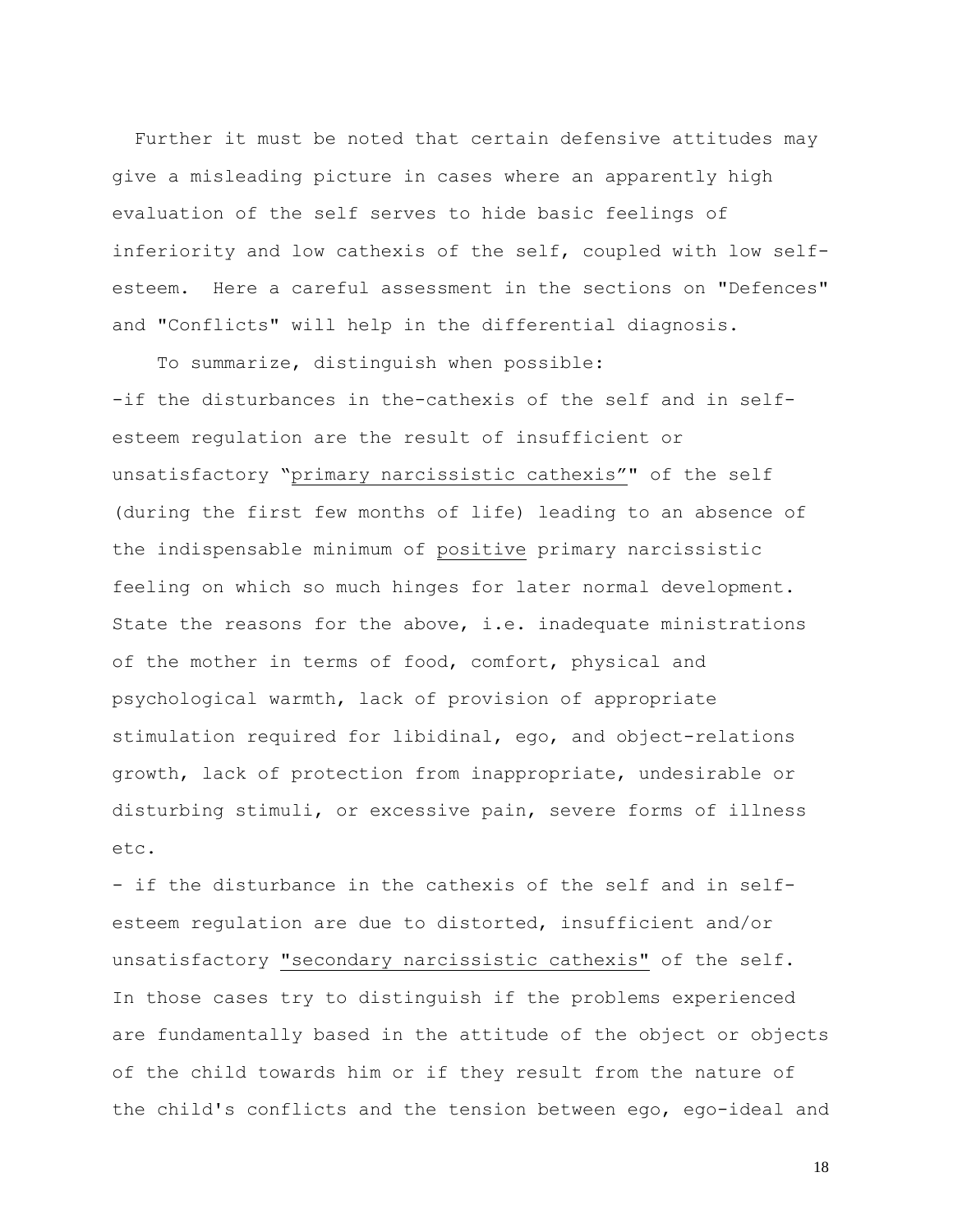superego (or its precursors), guilt and shame etc. Take into account that the child may be actively cathected by the objects with what can be called a negative cathexis" (of an aggressive nature) at some, all, or any particular stage in his development and that such an attitude taken from the object outside may become a part of the superego attitude in its relation to the ego. Give some indication as to the proportions of the different admixtures of libido and aggression going into the cathexis of the self.

- if the disturbances of the cathexis of the self, self-esteem regulation etc. result from a combination of the above factors in different ways and proportions.

- (2) if possible, describe the main mechanisms used for the purposes of regulating self-esteem and well-being.
	- (3) Cathexis of objects (past and present; animate and inanimate):

- whether in the level and quality of object relationships (narcissistic, anaclitic, object constancy, preoedipal, post-oedipal, adolescent) the child has proceeded according to age; -whether, at the time of assessment, the highest level reached is being maintained or has been abandoned regressively;

-whether or not the existent object relationships correspond with the maintained or regressed level of phase development.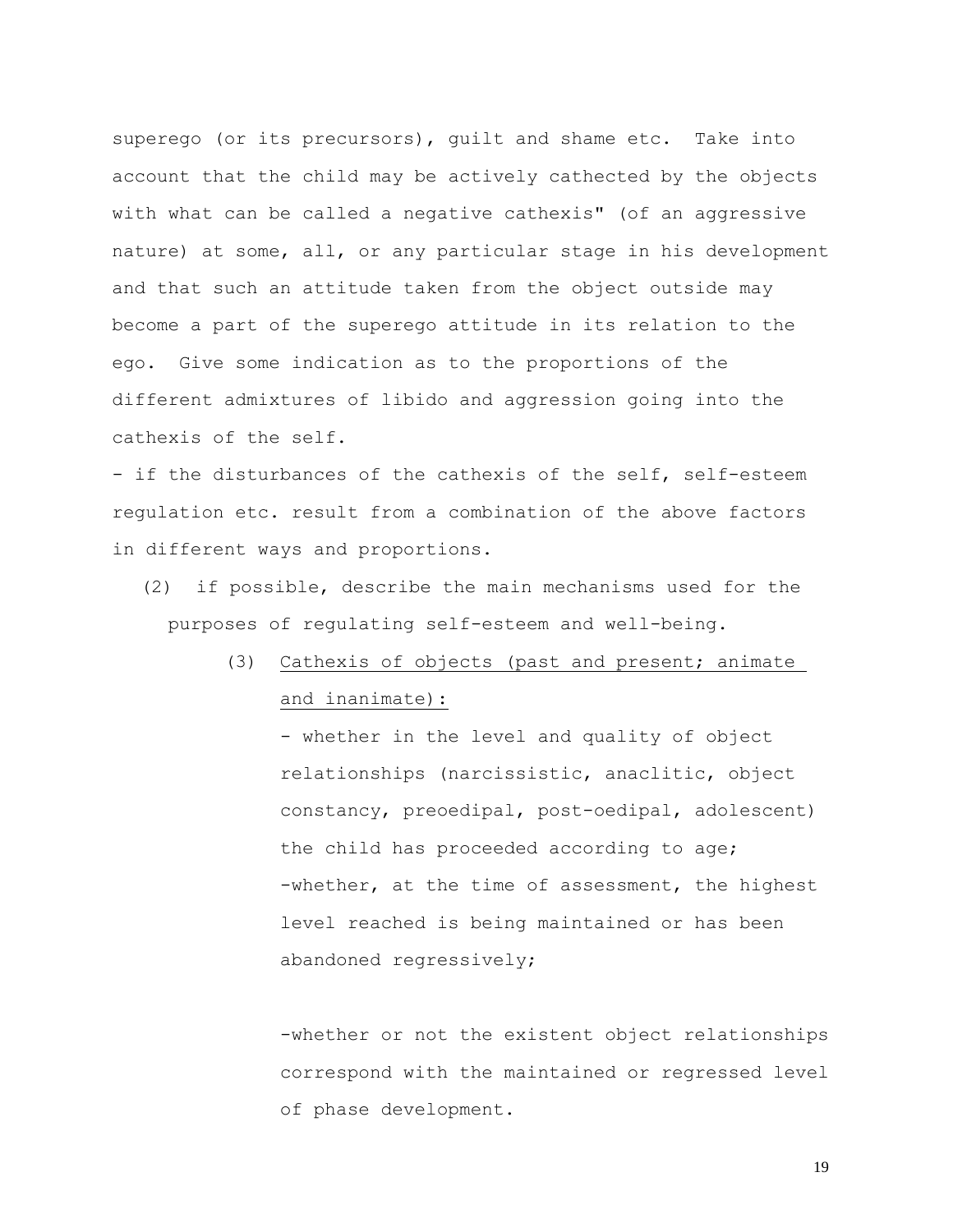- 2. Aggression. Examine the aggressive expressions at the disposal of the child including not only overt or direct forms but also indirect and covert forms.
	- a. according to their quantity, i.e. presence or absence in the manifest picture. If the overt forms are absent in the manifest picture, describe the covert and indirect forms of expression observable.
	- b. according to their quality, i.e. correspondence with the level of libido development for the overt and/or covert forms of expression.
	- c. according to the direction of the-overt and/or covert forms of expression of aggression toward either the object world or the self.

The profile-maker is also expected to distinguish, whenever possible, between the aggressive outburst as a defence and the primary expression of aggression. A special problem in this section concerns the assessment of the defence mechanism "turning aggression against the self."

B. Ego and Super-ego development:

(a) Examine and state the intactness or defects of ego apparatus, serving perception,.memory, motility etc. In case of defects state if possible the nature, extent and cause of it. State if it was congenital or acquired and if acquired give the timing of it.

(b) Examine and state in detail the intactness or otherwise of ego functions, i.e. perception, memory, concentration, attention, reality testing, reality adaptation, reality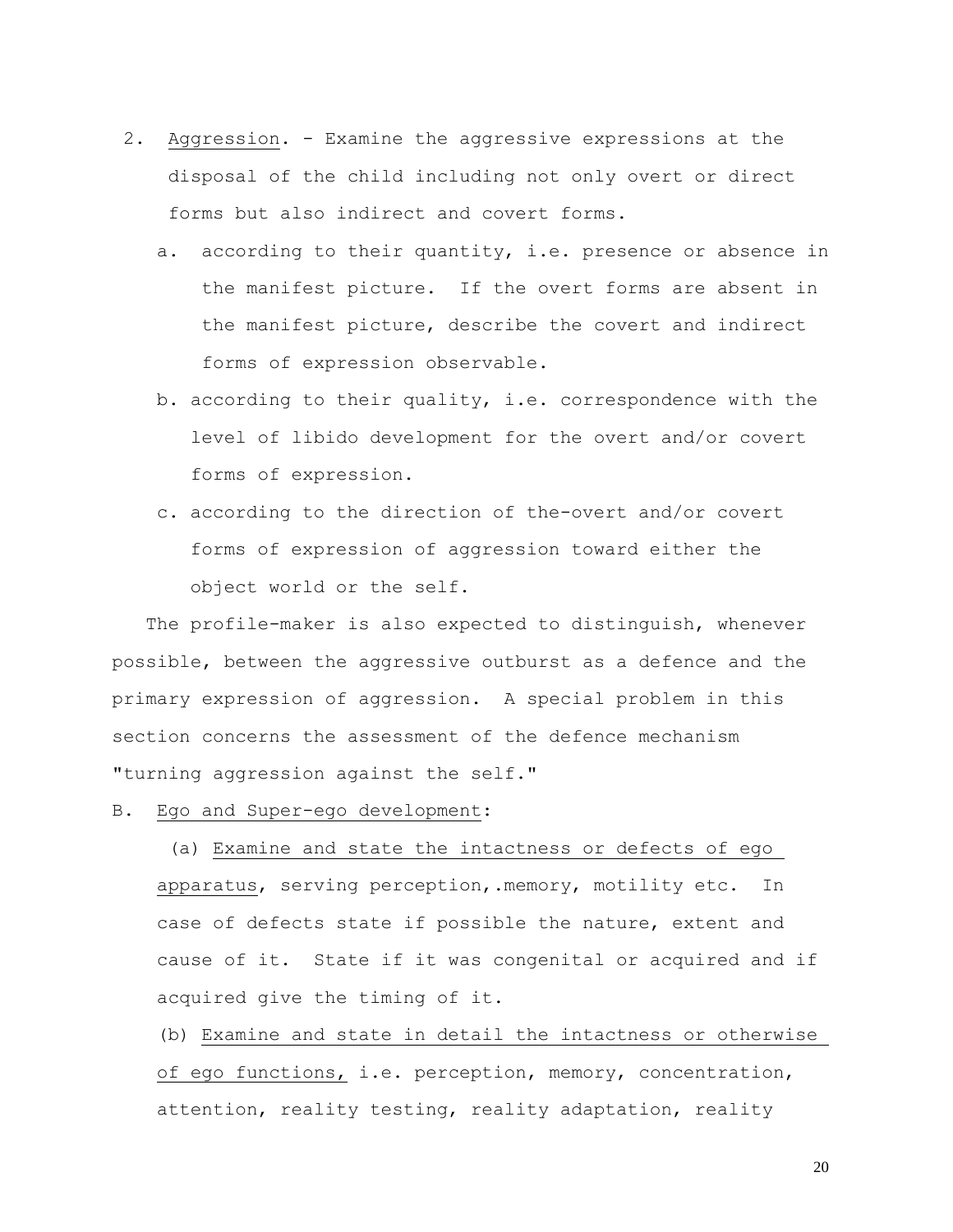awareness, synthesis, integration, control of motility, speech, the type and quality of thought processes, orientation as to person (to include the appropriate establishment of the concept of the physical and psychological self, self-boundaries etc.), orientation in respect of time and place etc., always taking into account the age of the child. Look out for primary deficiencies. Include intelligence tests. Note any unevenness in the levels reached, not only in terms of levels of performances but, especially in the younger child, in terms of the developmental unfolding of functions present at any particular age and its degree of integration, interaction and complexity.

# (c) Ego reactions to danger situations:

- whether the danger is experienced by the ego as lodged in the external world, the id or the super-ego and
- whether the resulting anxiety is felt predominantly as fear of annihilation, separation anxiety, fear of loss of the object, fear of loss of the love of the object, castration anxiety, etc.

# (d) Examine in detail the status of the defence organization (to include not only specific defence mechanisms but

also more complex defensive maneuvers) (12) and consider:

- whether defence is employed specifically against individual drives (to be identified here) or, more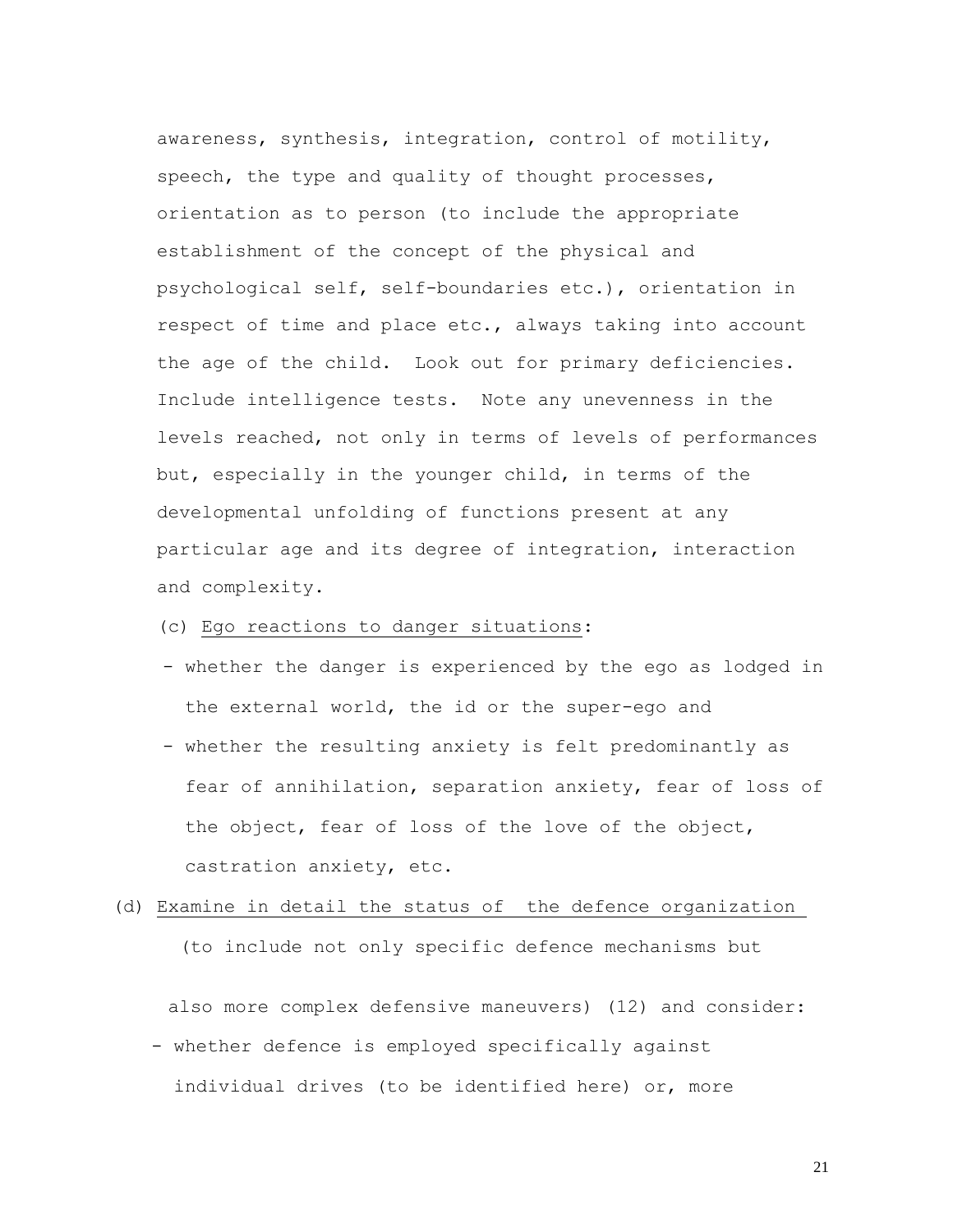generally, against drive activity and instinctual pleasures as such;

- whether defences are age-adequate, too primitive, or too precocious;
- whether defence is balanced, i.e. whether the ego has at its disposal the use of many of the important mechanisms or is restricted to the excessive use of single ones;
- whether defence is effective, especially in its dealing

12) Under this same sub-section it is necessary to re-assess in the "Terminal Profile" each defence noted in the original profile, pointing out if there has been a quantitative and/or qualitative change in the defence organization in general and/or the specific defence mechanisms. It is further necessary to note if there have been quantitative or qualitative changes in the danger and conflict situations which were partly responsible for the defence structure of the patient. Since the above may be described under section "VII. ASSESSMENTS OF THE CONFLICTS," a reference to that section will frequently be sufficient in order to avoid repetition.

with anxiety, whether it results in equilibrium or disequilibrium, lability, mobility or deadlock within the structure;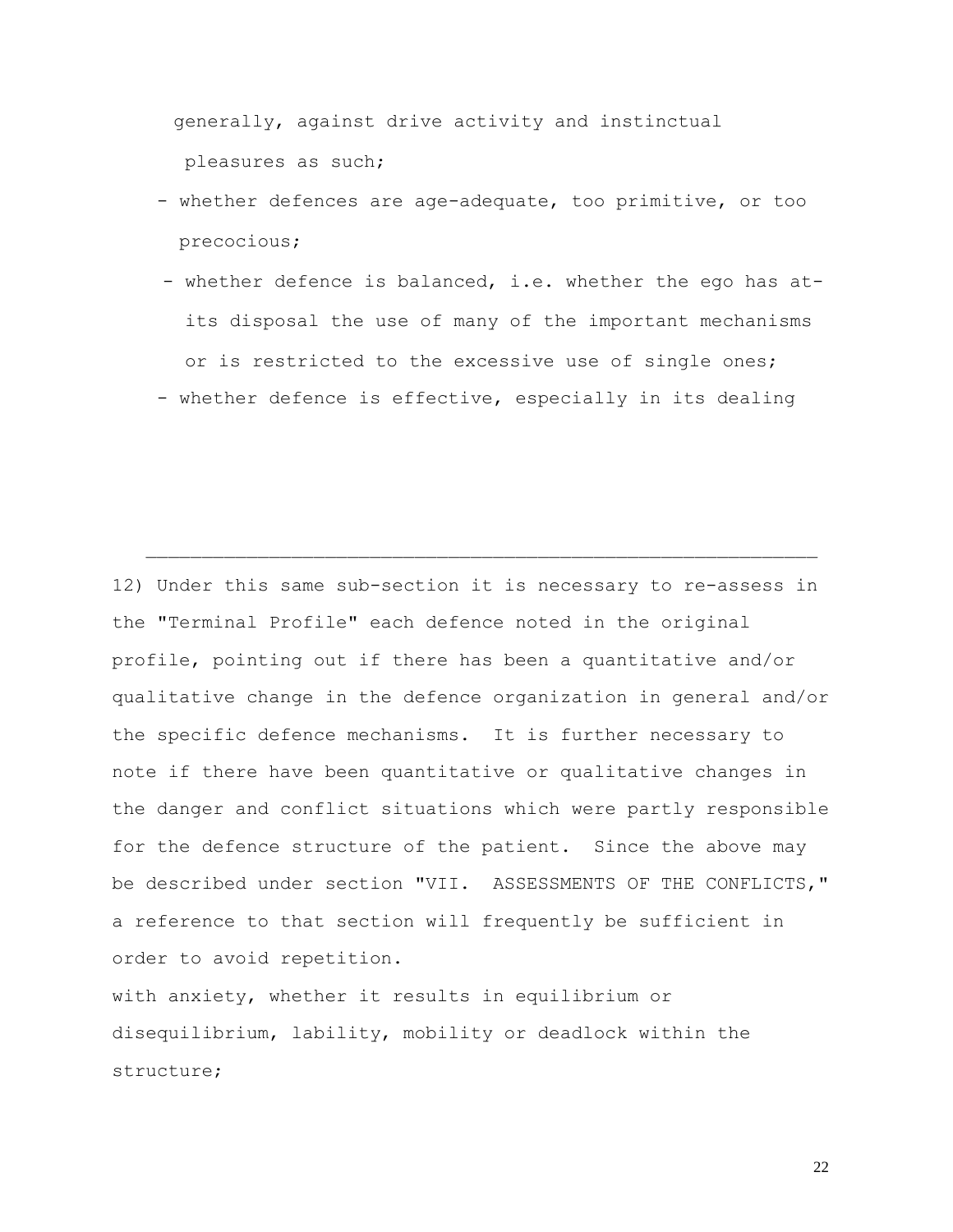- whether and how far the child's defence against the drives is dependent on the object world or independent of it (super-ego development);

# (e) Note any secondary interference of defence activity with ego achievements, i.e. the price paid by the individual for the upkeep of the defence organization. Try to differentiate between interferences due to quantitative factors such as excessive expenditure of energy in counter-cathexis and qualitative factors such as use of projection that interferes with the ego function of reality -testing, or withdrawal into fantasy that may interfere with concentration., memory, attention etc.

 Whenever significant and possible an assessment should be included of the "gains" to the personality through the specific defence organization and resultant symptom formation. The balance between the "secondary interference", the illness as a whole, and these "gains" should be examined. Such considerations are frequently a significant factor in estimating the advisability and possible response to treatment.

### (f) Affective states and responses:

 (This is a provisional subsection still in an experimental stage. The profile-maker should only attempt to deal with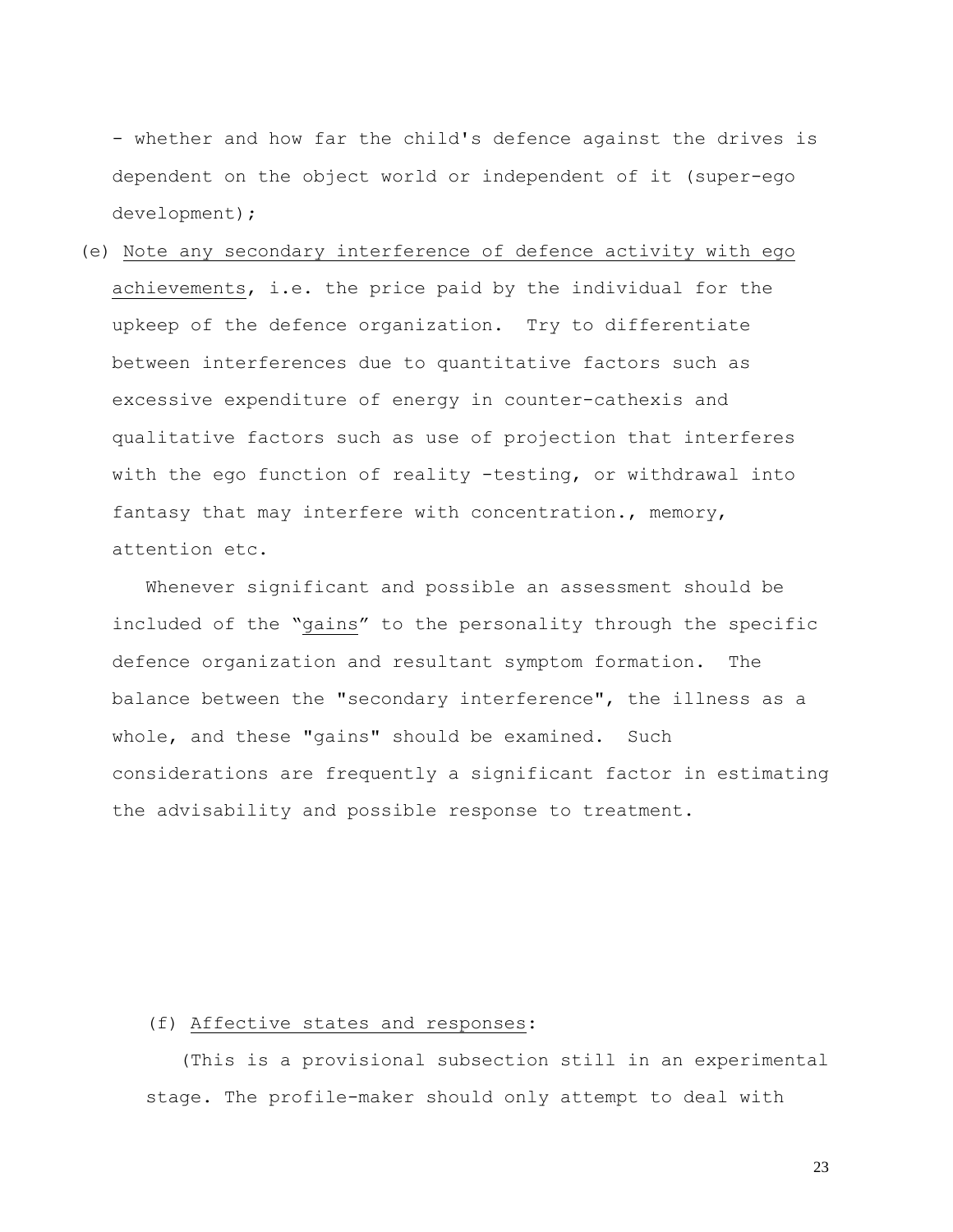those items for which he is in possession of the relevant clinical material).

To include a description of main affective states and affective responses observed such as sadness, joy, anger, hate, love, disappointment, shame, guilt, etc.

1. The range of affects *:* With special emphasis in noting if a wide and rich variety of affective responses are available to the child, or if the range is restricted specifically to one or only a few of them. Within the range available to the child, describe those that seem more important and constant than the others.

- 2. Situation in which they tend to appear: to include the reaction to negative or positive experiences, such as the reaction to frustration, failures in ego performance, disappointments in objects or as a response to personal achievements, presents, praise etc.
- 3. Availability or accessibility of affective responses: Describe if the child can, or cannot, experience and react with the appropriate affect in specific situations. A distinction should be made between the child's capacity to experience affects and his capacity to express them. It should be noted which ones may not be available to him and if possible the reason for this. Some children are not able to recognize and verbalize their feelings but may perhaps act them out in one form or another, or show them through bodily responses or other ways, a fact that should be noted, taking into account the age of the child. (Some of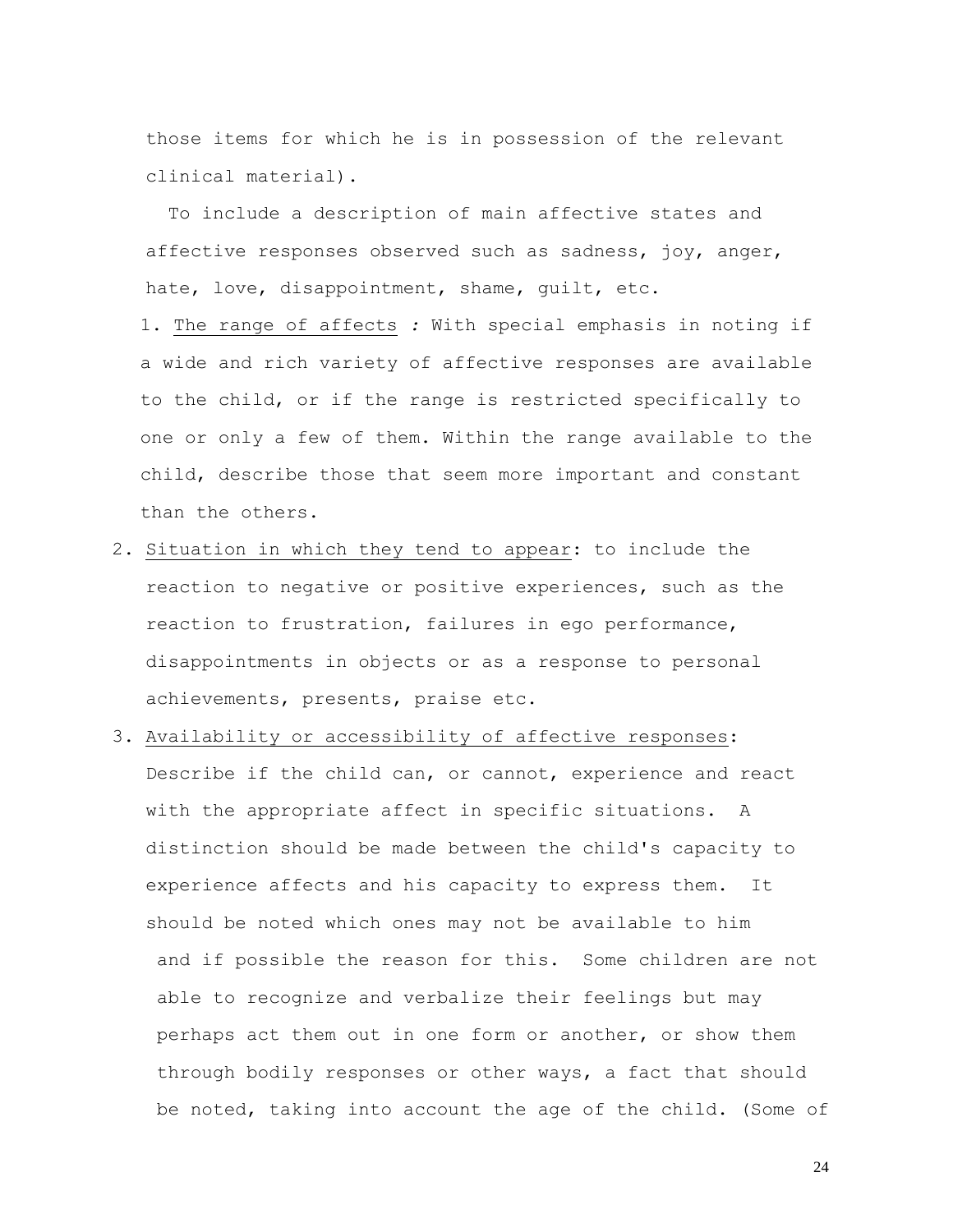the above behavior can normally be observed in the very young child before he has acquired sufficient capacity for verbalization).

- 4. Appropriateness of affective response: Describe if the. affective response is appropriate in intensity and quality to the stimuli that provokes it. Notice too if it is too intense or too weak or if an inappropriate affect is the response such as when joy appears where the normal reaction should be sadness, etc.
- 5. Transience or persistence of the affective responses: Describe if there is enough flexibility (recovery within a reasonable time) once an affective response has been triggered off (such as sadness for example), or if there is an excessive tendency for the affect to persist and linger on unduly.
- 6. Tolerance of affects: Describe if the child's capacity to tolerate affects generally (pleasant or unpleasant) is within normal limits or not. Note the different tolerance for the different affects.
- 7. Defence against affects: Describe the defences, defence mechanisms etc., utilized against affects generally (when that is the case) or against any particular one.
- 8. Balance of affective response in respect of external or internal factors: Describe here for example if the affective response is more or less intense when reactive to super-ego criticisms than when reactive to external criticisms.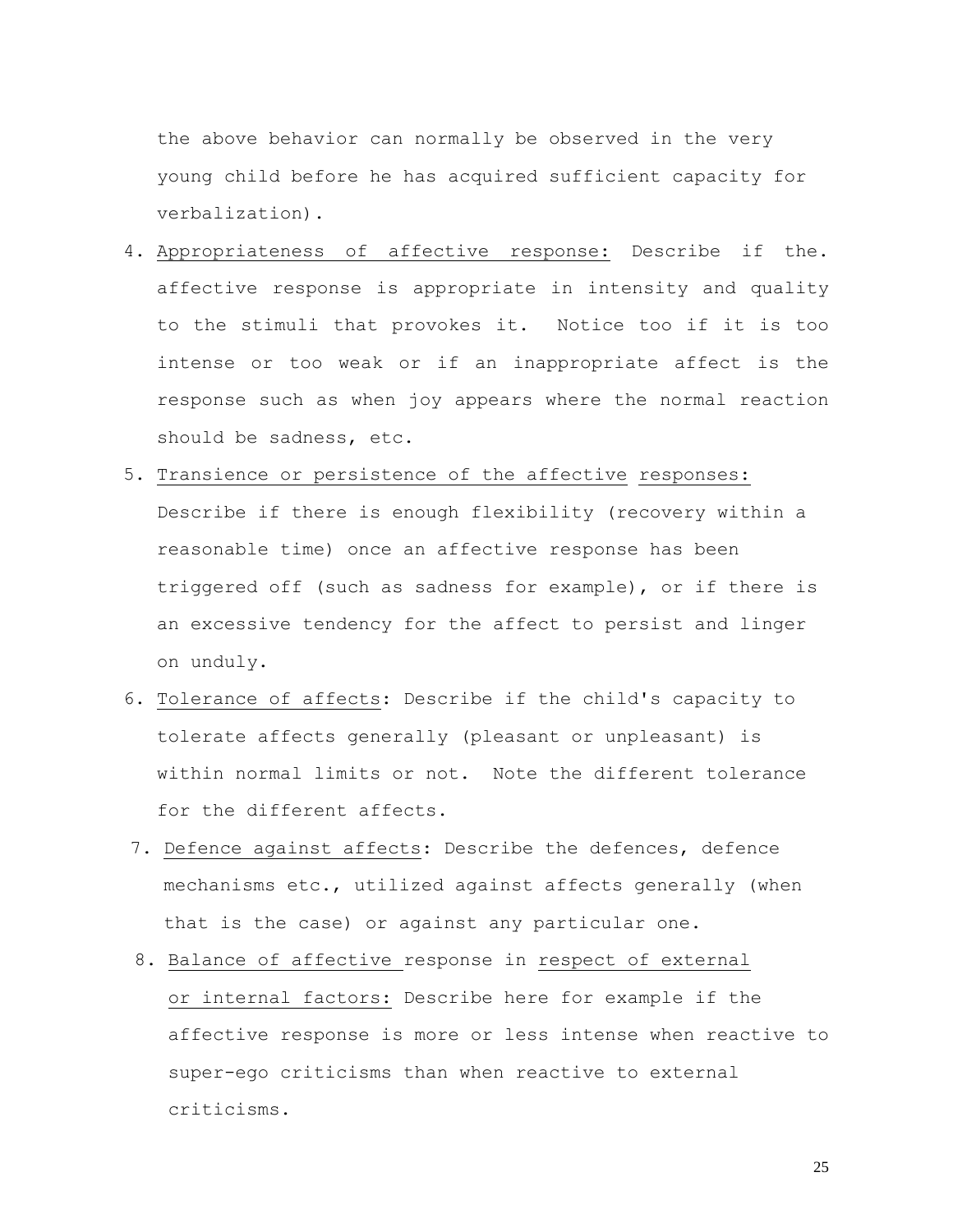- 9. Notice if the child's ability to reflect about affects matches or not the capacity to handle them.
- 10. The child's reaction to his perception of other people's affective state: Notice the child's ability to perceive other people's affective state and his or her reaction to it. Notice too, any particular object orientation of affective responses, that is, is the reaction stronger in respect of any particular object or does it appear only in reaction to some objects and not to others, etc?
- C. Super-ego Development:
	- a. Super-ego:

Examine and state:

-the degree of development reached by this structure which starts at nil, goes through the stage of super-ego precursors with all its possible variations until the organization of the final super-ego structure. In the older child consider the degree of super-ego structuralization pointing out if it is arrested, faulty, mature etc.

- its sources, where obvious.

- its aims (critical, aim-giving, satisfying).
- (1) its characteristics (severe, lenient, uneven, corruptible etc.).
- (2) its effectiveness (in relation to the ego and the id).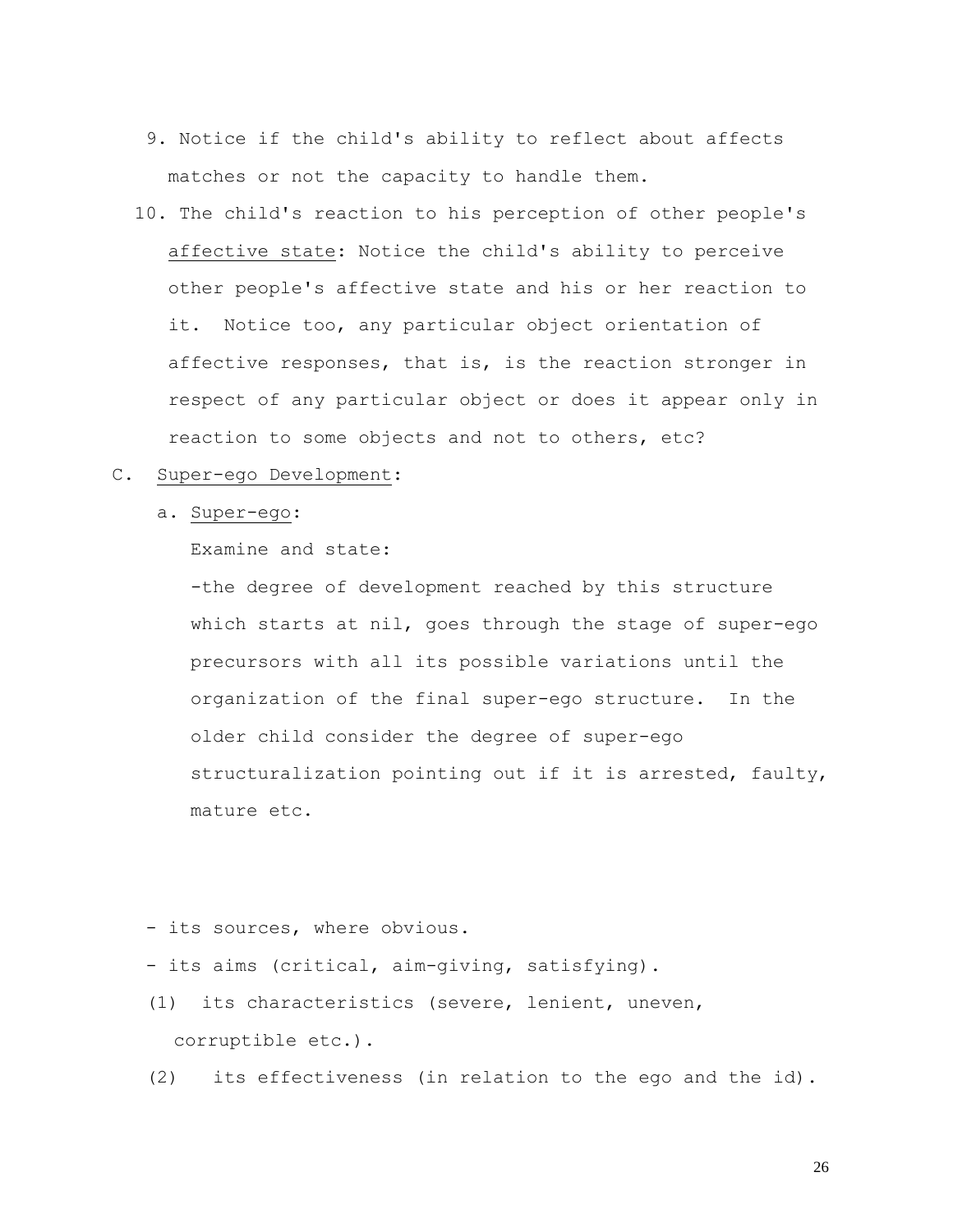- (3) its stability (under the impact of internal and external pressure).
- (4) the degree of its secondary sexual or aggressive involvement (in masochism, depression, etc.). Clearly, in the assessment of all the above the diagnostician must take into account the age and stage of development of each child (with its possible normal variations), and qualify his findings accordingly.

### b. Super-ego ideals:

(This sub-section and the following ones are provisional and still at an experimental stage. The profile maker should only attempt to deal with those items for which he is in possession of the relevant clinical material).

The sub-section intends to cover those ideals (here referred to as super-ego ideals) that are established in a more or less permanent form at the time of, and in relation. to the resolution of the Oedipus complex, that is, the time at which the super-ego agency becomes highly structured acquiring much of its final shape (though not necessarily all of it). Naturally, some of the elements that will become integrated in the final super-ego structure, when the massive step towards structuralization is taken with the resolution of the oedipus complex, may have been already present at the earlier stages, even though in some cases in a more primitive and less well defined form.

 The diagnostician may find it useful for the purpose of differentiating these super-ego ideals from other types of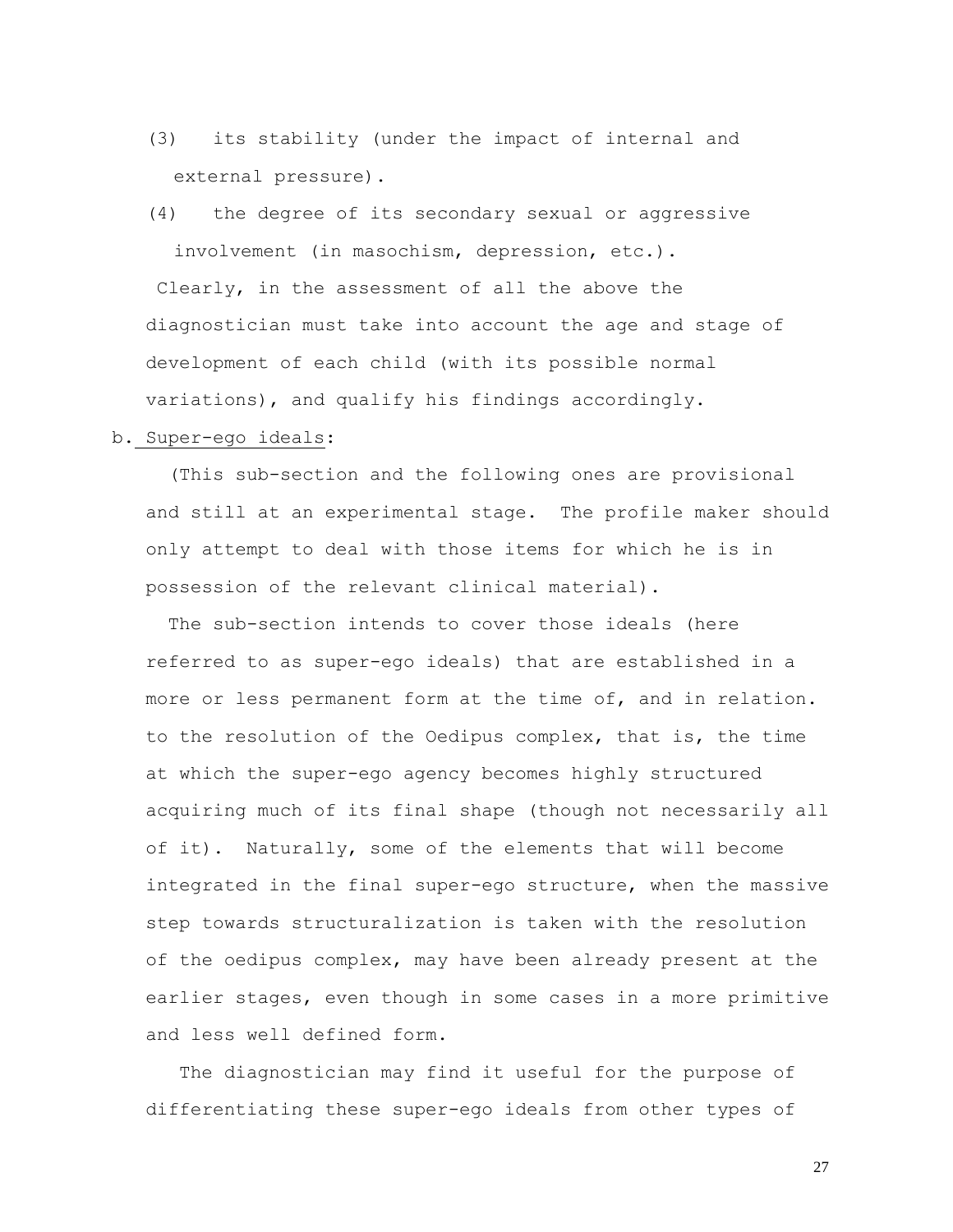"ideals" (to be described in the next sub-section that i**s** sub-section c) to pay attention to the child's ego response when he or she fails to fulfil such ideals. In the case of the super-ego ideals the response will be in most cases more intense, and will show different degrees of guilt and/or shame. This response may or may not be accompanied by some degree of anxiety which may further point to the existence of an ongoing and not yet resolved conflict.

i. Describe now the child's super-ego ideals and aims (conscious and unconscious) if known.

ii. Discrepancies between the super-ego ideals and ego potentialities that is for example the ego's ability or possibility to fulfil them.

- iii. Source of the ideals:
	- whether imposed on the personality by the external world or by the inner agencies.
	- (1) Reactions to the fulfilment of the ideals or to falling short of them.

## c. Other types of ideal formation:

To include all other forms of ideals that in some cases and more properly speaking could be referred to as ego interests, aims, wishes etc. They may be of a temporary or transitory nature only, or in some cases have a more permanent character.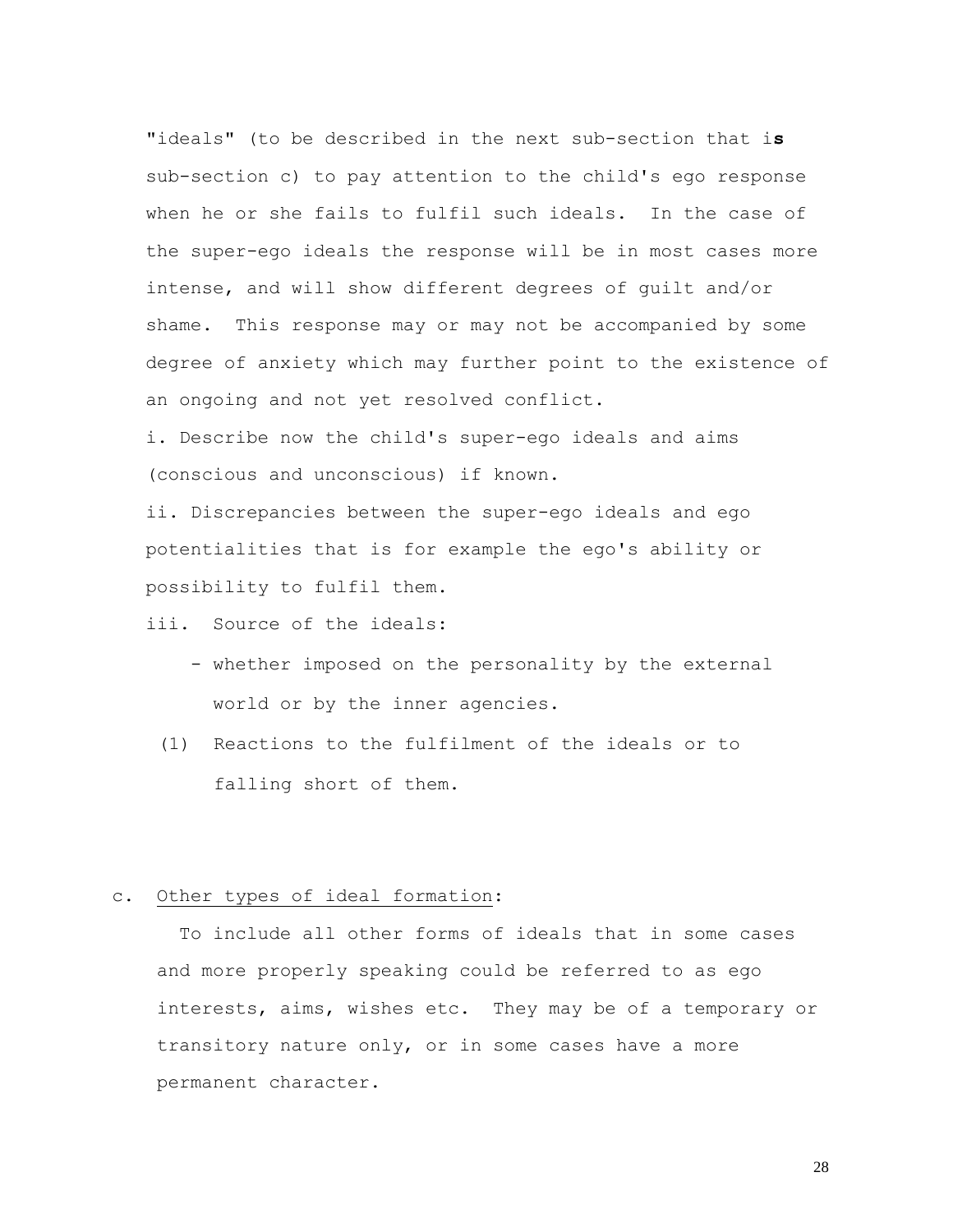Clearly, much of what can be described under this subsection, belongs into the realm of the conflict free areas of the ego or the personality. Many (though not necessarily all) of these ideals are more flexible and can be altered according to circumstances and following the dictates of the need for adaptation. As in the previous sub-sections the following items should be explored: i. Describe all other 'ideals' and aims of the child (conscious and unconscious) so far as they are known. ii. Possible discrepancies between such ideals and the ego potentialities that is, the ego's ability or capacity to fulfil them.

- iii. The sources of these ideals:
	- whether imposed on the personality by the external world or the inner agencies.
- iv. Reactions to the fulfilment of the ideals or falling short of them.
- D. Development of the Total Personality.

(Lines of Development and Mastery of Tasks)

While drive and ego development are viewed separately for purposes of dissection, their action is seen as combined in the lines of development(13) which lead from the individual's state of infantile inmaturity and dependence to the gradual mastery of his own body and its functions, to adaptation to the object world, reality and the social community, as well as to the building up of an inner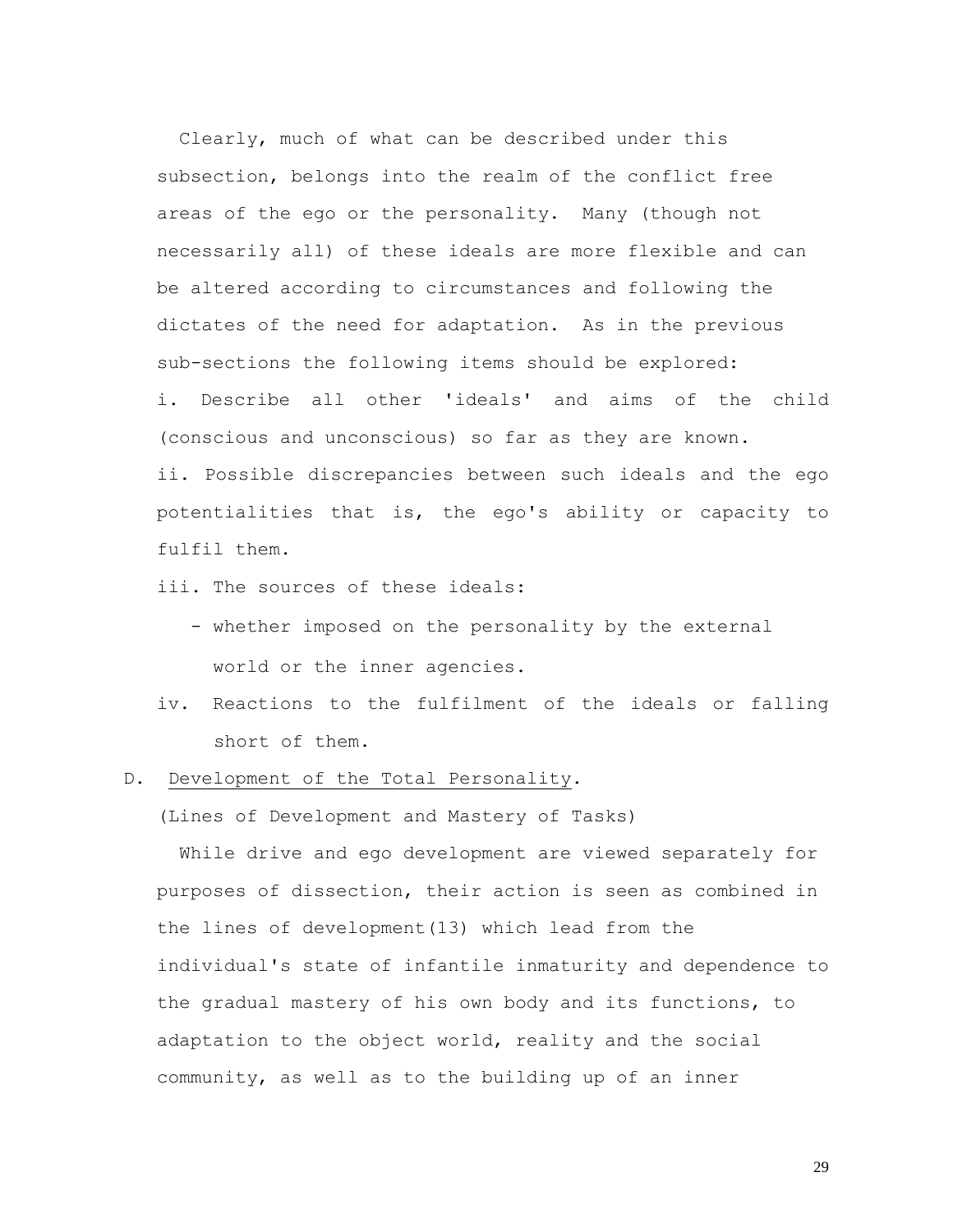structure. Whatever level has been reached by a given child in any of these respects represents the end point of a historical sequence which can be traced, reconstructed, scrutinized for defects (this to be done during and after treatment), and in which ego, super-ego, as well as drive development have played their part. Under tne influence of external and internal factors these lines of development may proceed at a fairly equal rate, i.e. harmoniously or with wide divergences of speed, which lead to the many existent imbalances, variations, and incongruities in personality development. (See, for example, excessive speech and thought development combined with infantilism of needs, fantasies and wishes; good achievement of object constancy combined with low frustration tolerance and primitive defence system; or complete dependence for feeding, defecation, etc. , combined with fairly mature intellectual and moral

13) Freud, Anna, "The Concept of the Lines of Development, "The Psychoanalytic Study of the Child", Vol. XVIII, 1963, p.??? standards.) The lines of development are particularly relevant in the assessment of children up to the latency period.

 At the time of diagnosis, the status of these developmental lines can be investigated by using for the purpose of examination any one of the many situations in life which pose for the child an immediate problem of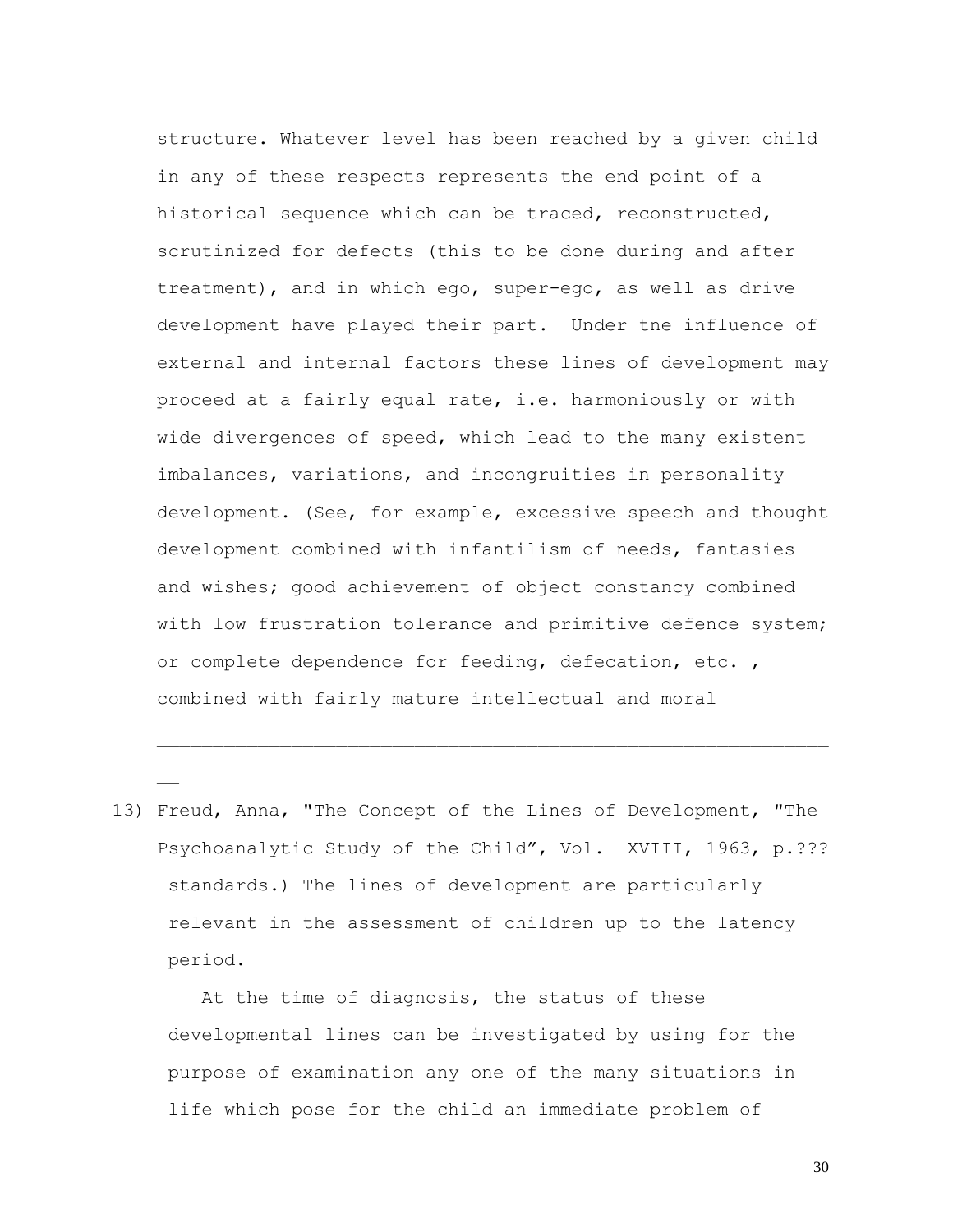mastery. Although such tasks may seem simple and harmless when viewed from the outside, the demands made by them on the personality show up clearly when they are translated into terms of psychic reality. Such translations are the indispensable prerequisites for assessing the meaning of successful mastery as well as for understanding failure and for alloting it correctly to the right sources in either the drives or the ego agencies.

 Examples of such situations as they may occur in the life of every child are the following: separation from the mother; birth of sibling; illness and surgical intervention; hospitalization; entry into nursery school; school entry; the step from the triangular oedipal situation into a comunity of peers; the step from play to work; the arousal of new genital strivings in adolescence; the step from the infantile objects within the family to new love objects outside the family;

 Because the Lines of Development are of a different conceptual level to some of the other sections in the Developmental Profile, it is our present practice at the Hampstead Clinic to attach them as an appendix at the end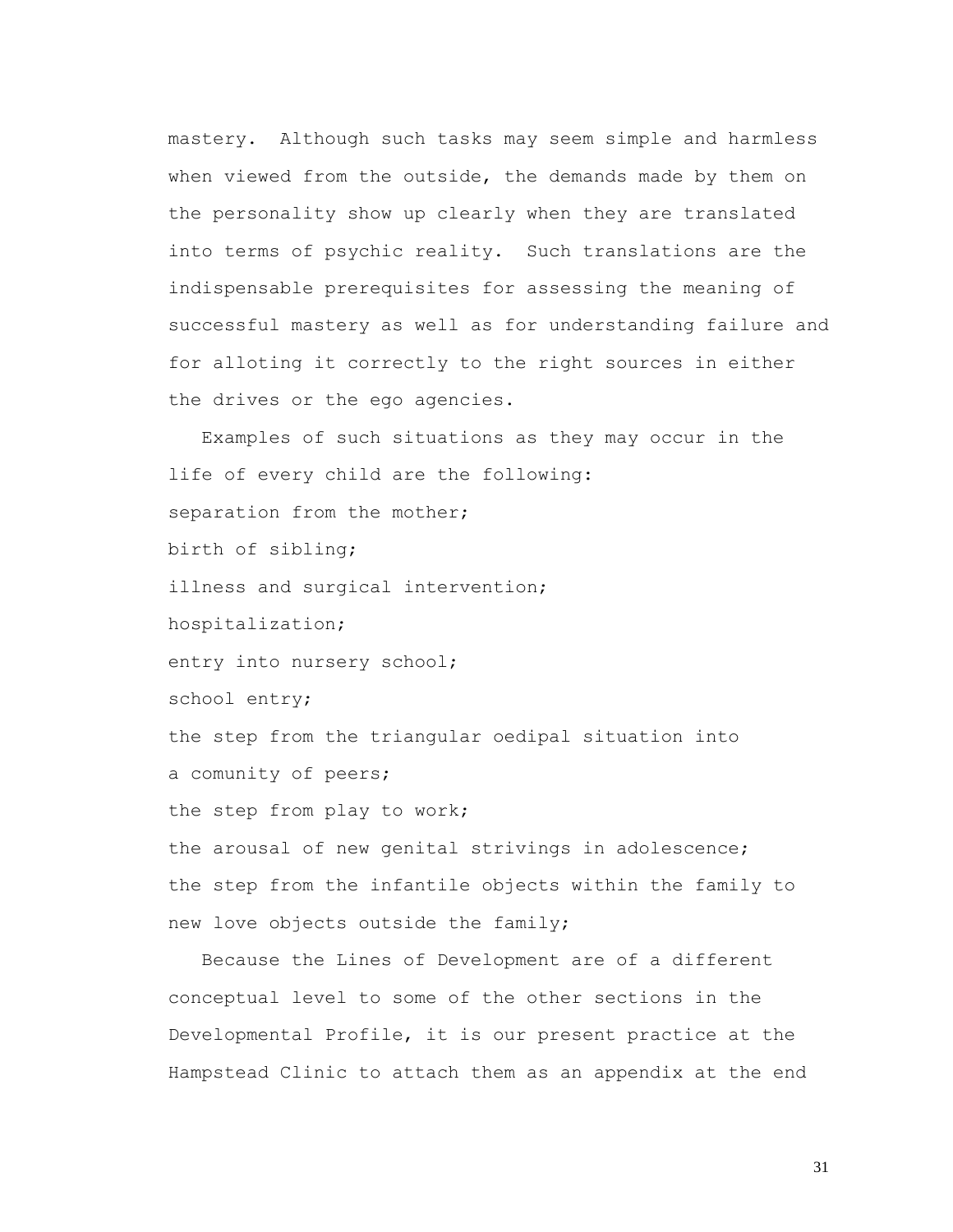of the Profile after section "VIII. ASSESSMENT OF SOME GENERAL CHARACTERISTICS," just before the section on Diagnosis.

VI. ASSESSMENT OF FIXATION POINTS AND REGRESSIONS:

The section is meant to cover only those genetic aspects of the psycho-pathology and personality of the patient that relate to the existence of fixation points and/or regressions to them.

Since we assume that all infantile neuroses (and some psychotic disturbances of children) are initiated by regression to fixation points at various early levels, the location of these trouble spots in the history of the child is one of the vital concerns of the diagnostician. At the time of initial diagnosis such areas are betrayed:

- a. by the type of the child's object relationships, the type of drive activity and the influence of these on type of ego performance, if any of it is below the age adequate level;
- b. by certain forms of manifest behavior which are characteristic for the given child and allow conclusions as to the underlying id processes which have undergone repression and modification but have left an unmistakable imprint. The best example is the overt obsessional character where cleanliness, orderliness, punctuality, hoarding, doubt, indecision, slowing up,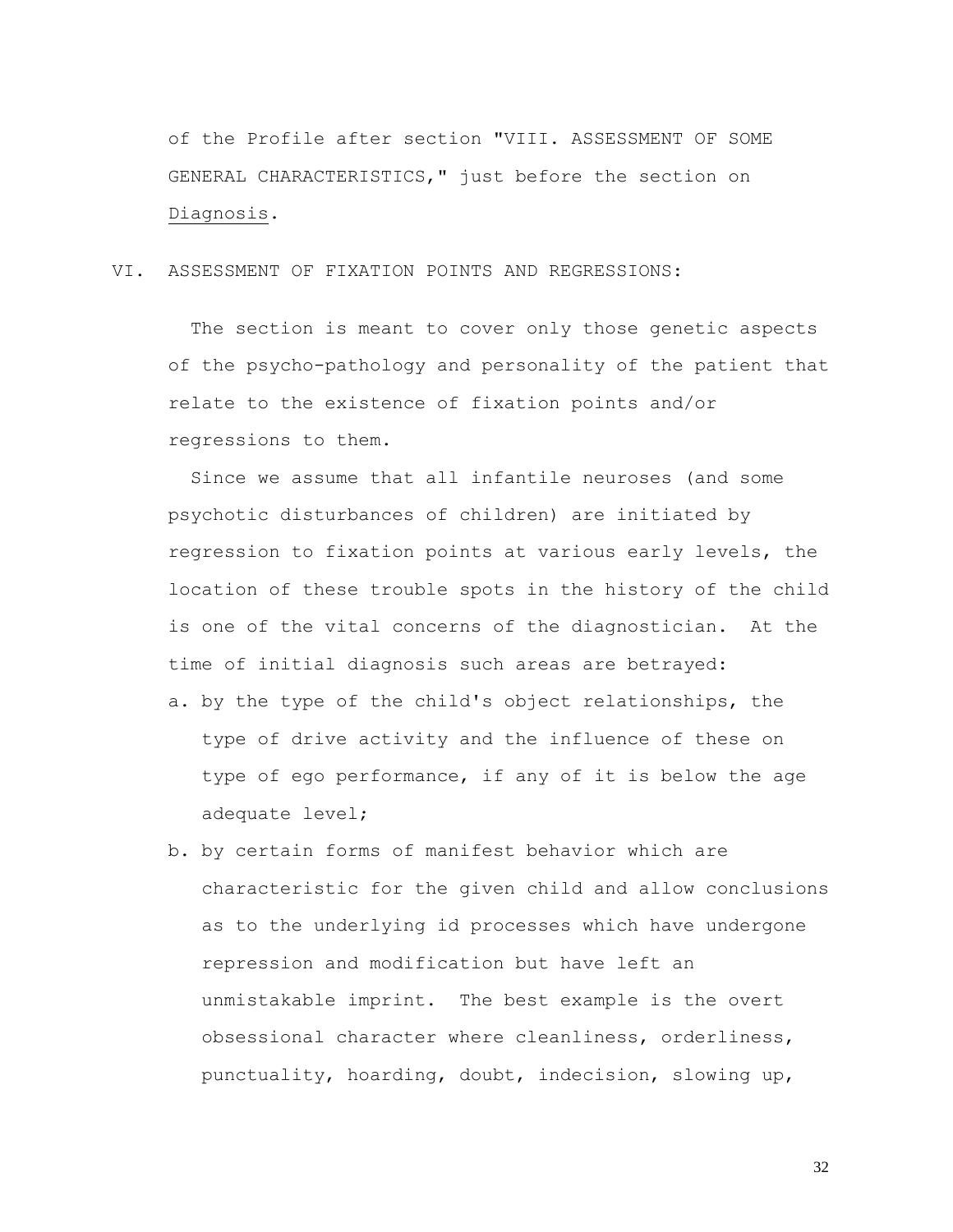etc., betray the special difficulty experienced by the child when coping with tne impulses of the anal-sadistic phase, i.e. a fixation to that phase. Similarly, either character formations or attitudes betray fixation points at other levels, or in other areas. (Concern for health, safety of parents and siblings show a special difficulty of coping with the death wishes of infancy; fear of medicines, food fads, etc., point to defence against oral fantasies; shyness to that against exhibitionism; homesickness to unsolved ambivalence, etc.);

- c**.** by the child's fantasy, sometimes betrayed accidentally in the diagnostic procedure, usually only available through personality tests. (During analysis, the child's conscious and unconscious fantasies provide, of course, the fullest information about the pathogenically important parts of his developmental history);
- d. by those items in the symptomatology where the relations between surface and depth are firmly established, not

open to variation, and well known to the diagnostician as are the symptoms of the obsessional neurosis with their known fixation points. In contrast, symptoms such as lying, stealing, bed wetting, etc., .with their multiple causation, convey no genetic information at the diagnostic stage.

 For the diagnostician trained in the assessment of adult disturbances, it is important to note that infantile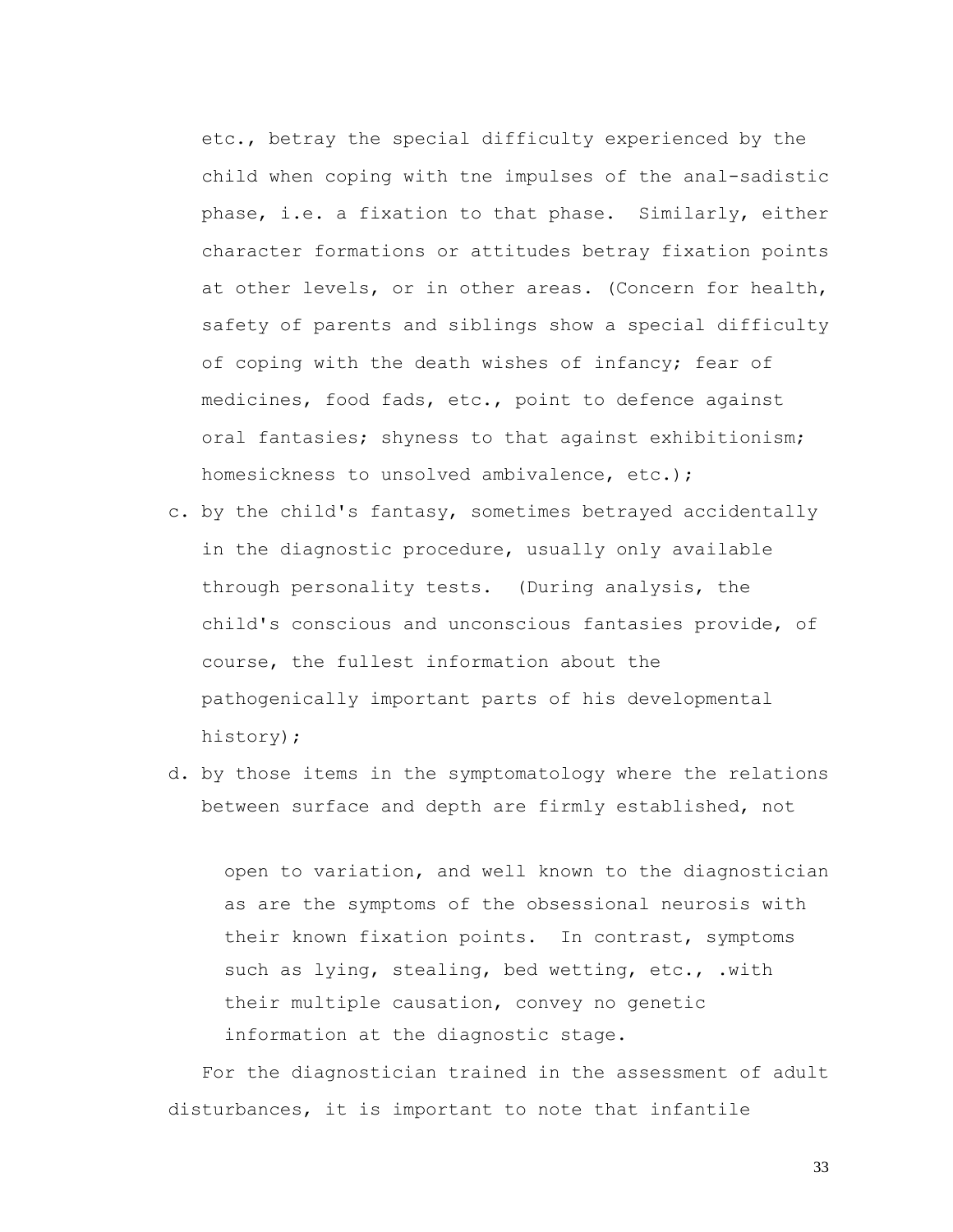regression differs in various respects from regression in the adult. As "temporary regression" it takes place along the developmental lines mentioned before, and forms part of normal development as an attempt at adaptation and response to frustration. Such temporary regression may give rise to pathology, but the latter will be short-lived and reversible. For purposes of assessment the two types of regression (temporary or permanent, spontaneously reversible or irreversible) have to be distinguished from each other, only the former type justifying therapy. Whenever possible, attention should be called to the necessity of a precise and accurate description of the specific points to which the regression has taken place or where the fixation points exist. Thus for example if a regression has taken place to the anal phase it is convenient to specify not only the proper sub-phase but even the specific component instincts involved. Similarly note and describe if the regressions and/or fixations concern essentially libidinal or aggressive components, or a given admixture of them and its possible proportions. (14)

### VII. ASSESSMENT OF THE CONFLICTS.

 Behavior is governed by the interplay of internal with external forces, or of internal forces (conscious or unconscious) with each other, i.e. by the outcome of conflicts. Examine the conflicts in any given case and take special care to point out if they are with the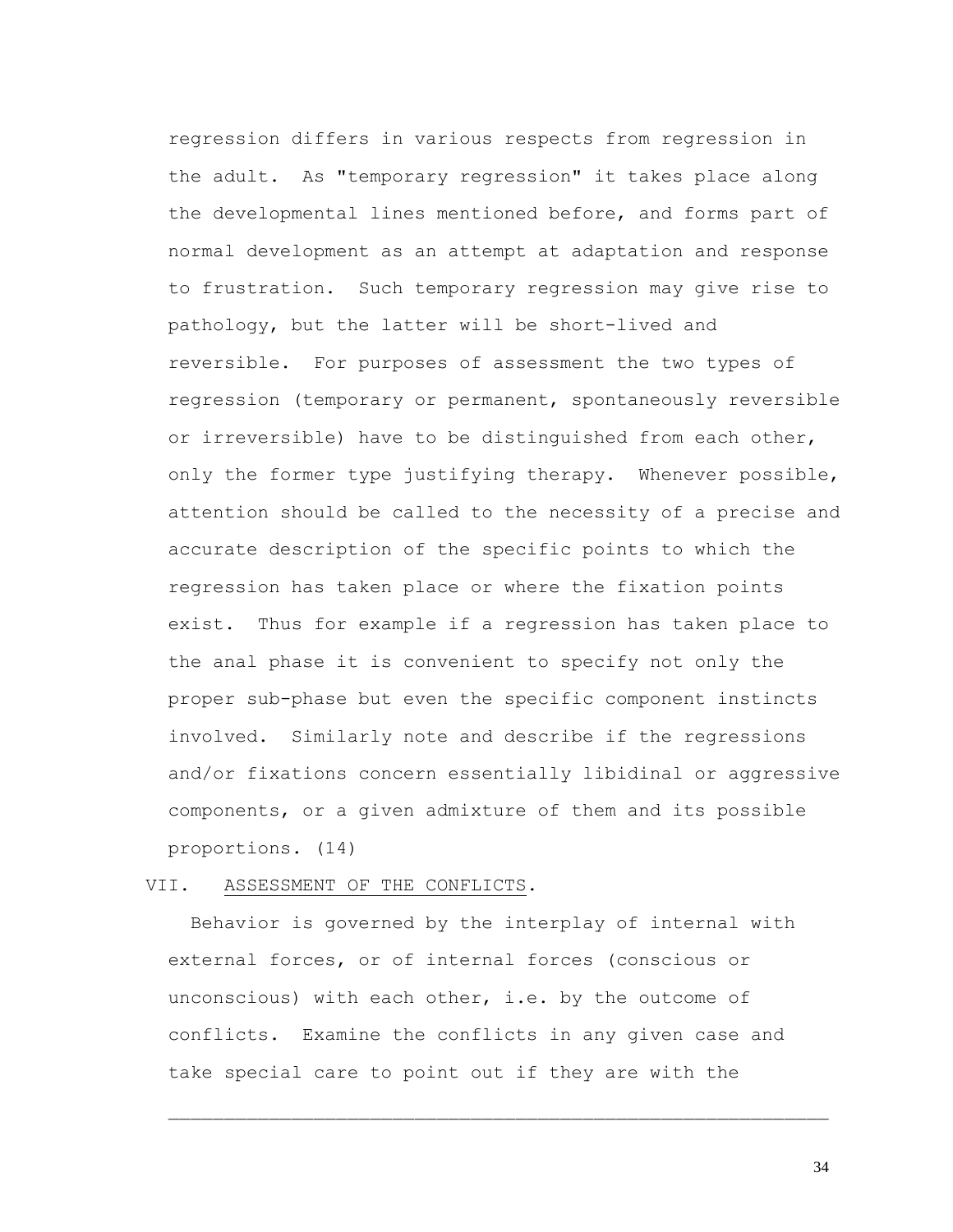14) Some of the problems posed by this section were studied by Dr. H. Nagera, particularly those relating to the differential diagnosis of disturbances and general manifestations due to regressive processes, compared with the expressions of symptoms and pathology mainly due to fixations. The possible combinations of fixation and regression and some of its clinical manifestations were also studied. (See Nagera, Humberto., "On Arrest in Development, Fixation and Regression." The Psychoanalytic Study of the Child, Vol. XIX, 1964). A study group is now planning the publication of a monograph on the subject of the clinical assessment of fixation and regression, the relevant and reliable clinical pointers and indicators of specific fixations at the different phases of development as expressed in terms of symptoms, fantasies, drive activity, object relations and ego performances and reactions.

libidinal drives, the aggressive ones, or both and in what proportions. The conflict or conflicts should be described whenever possible not only in terms of the phases, levels, etc., at which they are taking place but in terms of the specific component instincts involved, i.e. positive or negative pliallic-oedipal strivings, oral aggression (biting, shouting etc.), anal sadism, looking, touching, etc.

On the above basis examine the conflicts and classify them as: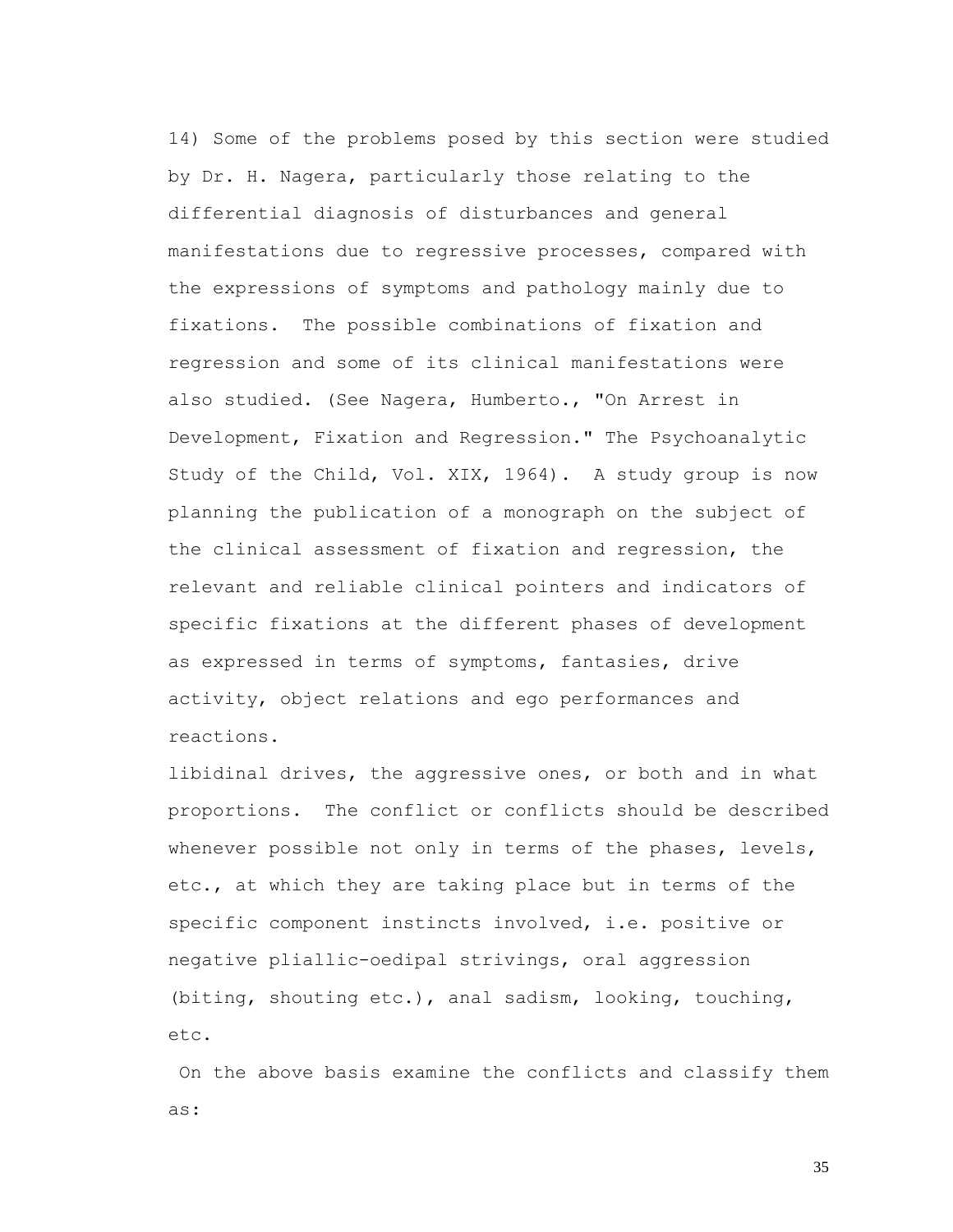- a. external conflicts between the id-ego agencies and the object world (arousing fear of the object w orld)**.**
- b. internalized conflicts between ego-super-ego and id after the ego agencies have taken over and represent to the id the demands of the object world (arousing guilt); include here conflicts between two internalized different ego-ideals.
- c. internal conflicts between insufficiently fused or incompatible drive representatives (such as unsolved ambivalence, activity versus passivity, masculinity versus feminity, etc.)

It is important to note that the assessment must not only determine the external, internalized or internal nature of the main conflicts observed, but it has to determine in each case the nature of the forces involved.

Thus,in cases of external and/or internalized conflicts, it is necessary to point out if the conflicts are predominantly with the sexual or libidinal strivings or with aggressive ones, or both. Whenever possible, the nature of the conflict should be specified further and reference made not only to the level at which the conflict is taking place, but to the specific component instincts involved, e.g. phallic-oedipal strivings, oral aggression, anal sadism, looking, and so on.

In some special cases the conflicts may be different from the usual ones between ego-super-ego and id agencies,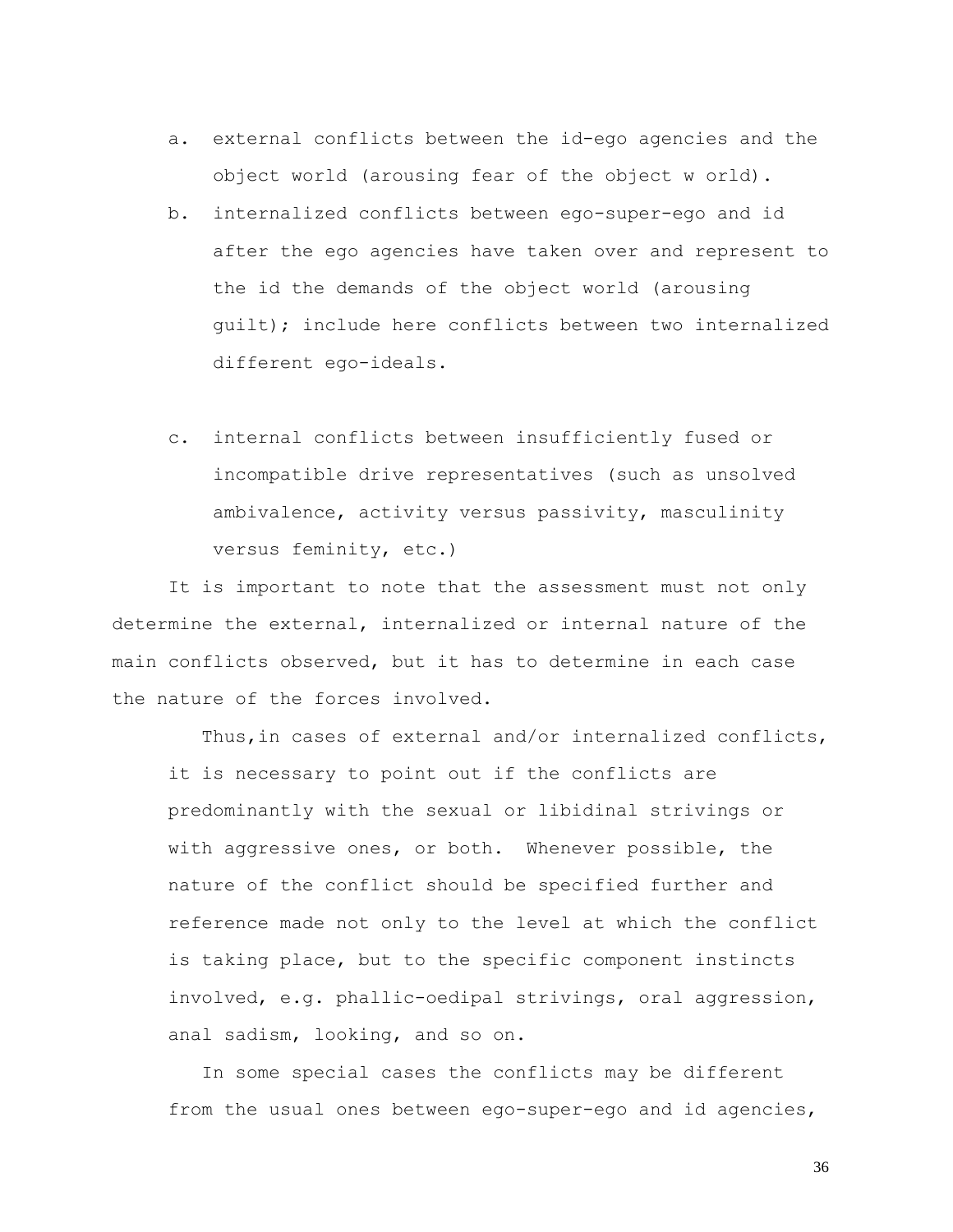for example, they may be between two different ego-ideals which may be the aim-inhibited representatives of certain types of instinctual impulses. This form of conflict is by no means a rare occurrence, for example in adolescents.

According to the predominance of any one of the three types it may be possible to arrive at assessments of:

- (1) the level of maturity, i.e. the relative independence of the child's personality structure;
- (2) the severity of his disturbance;
- (2) the intensity of therapy needed for alleviation
- (3) or removal of the disturbance.

### VIII. ASSESSMENT OF SOME GENERAL CHAPACTERISTICS:

a. the child's frustration tolerance;

The construct of frustration tolerance refers to the immediate reaction that follows the postponement or total lack of fulfillment of an instinctual wish. The degree of the capacity to tolerate that kind of frustration is specific for each organism. It is an inner given, a primary tendency of each organism.

 The section is on the whole a difficult one to assess because later conflicts and the ego's defensive measures usually blur the basic picture we try to investigate. For this reason, examples prior to the specific conflict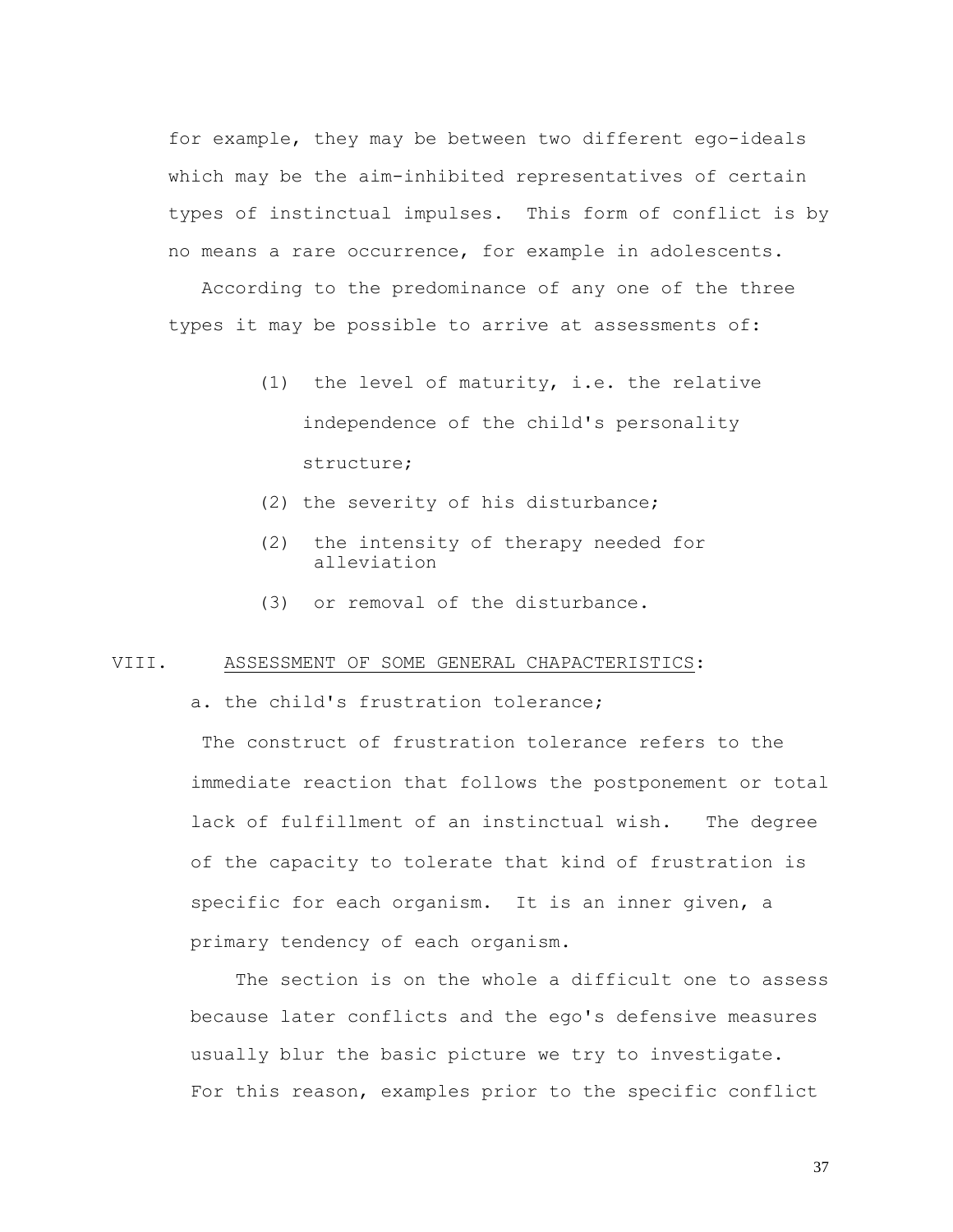situation should be sought, to obtain an assessment of the basic tendency.

 As we know, wliere in respect of the developmental age, the tolerance for frustration is usually low, more anxiety will be generated than can be coped with, and the pathological sequence of regression, defence activity, and symptom formation will be more easily set in motion. Where frustration tolerance is high, equilibrium will be maintained, or regained, more successfully.

 An attempt should be made whenever possible to note what component instincts are involved, though the assessment may prove difficult at the diagnostic stage. Frustration of some component instincts in a certain personality may have more definite and observable effects than the frustration of others, thus giving information not only as to the strength of the different components in that personality but also as to the components where interference is least tolerable. Information also becomes available about those components in which aiminhibition and sublimations are more likely.

 Our experience has shown that the assessment is made easier if we examine the tolerance in regard to the frustration of (i) libidinal drives, (ii) aggressive drives, and (iii) in respect of those situations that require some degree of neutralization.

 Clinical experience has similarly highlighted the following points in respect of frustration tolerance: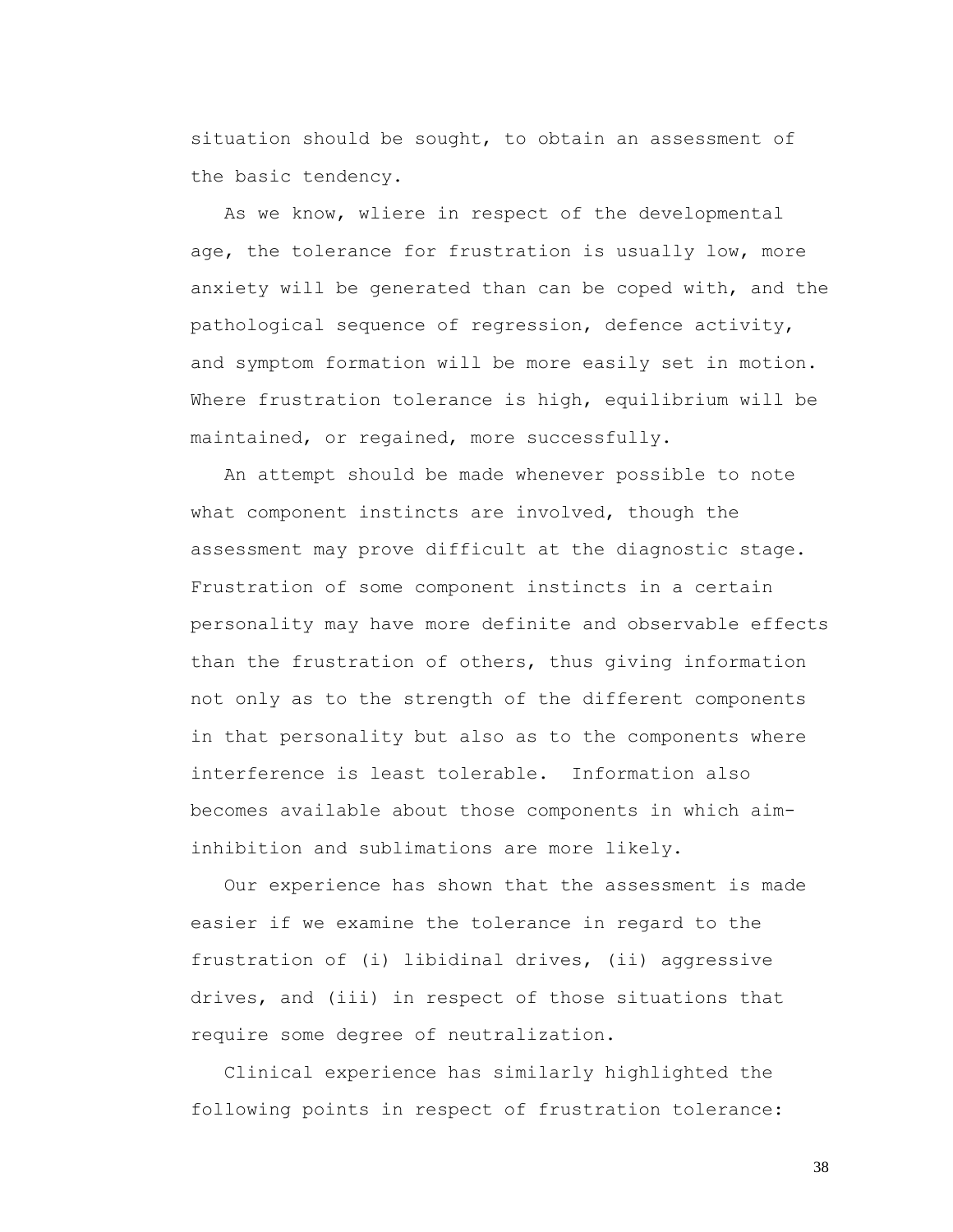-The tolerance of frustration tends to be different in relation to the different component instincts. - As many examples as possible are required before a final assessment is made in this respect. It is of course misleading to reach conclusions on the basis of isolated examples or incidents. It is important, to establish the frustrating character of the events under consideration, before attempting the assessment of the level of frustration tolerance.

-In the presence of important regressions to the oral phase the level of frustration tolerance tends to be very diminished.

b. the child's overall attitude to anxiety (tolerance, defence and mastery).

Examine how far the child's defence against fear of the external world and anxiety caused by the internal world is based exclusively on phobic measures and counter-cathexes which are in themselves closely related to pathology; and how far there is a tendency actively to master external and internal danger situations, the latter being a sign of a basically healthy, well-balanced ego structure; when possible the methods of mastering anxiety should be connected with the level of anxiety tolerance. Distinguish as clearly as possible between anxiety tolerance and frustration tolerance. The former is the one to be referred to under this section. c. the child's sublimation potential: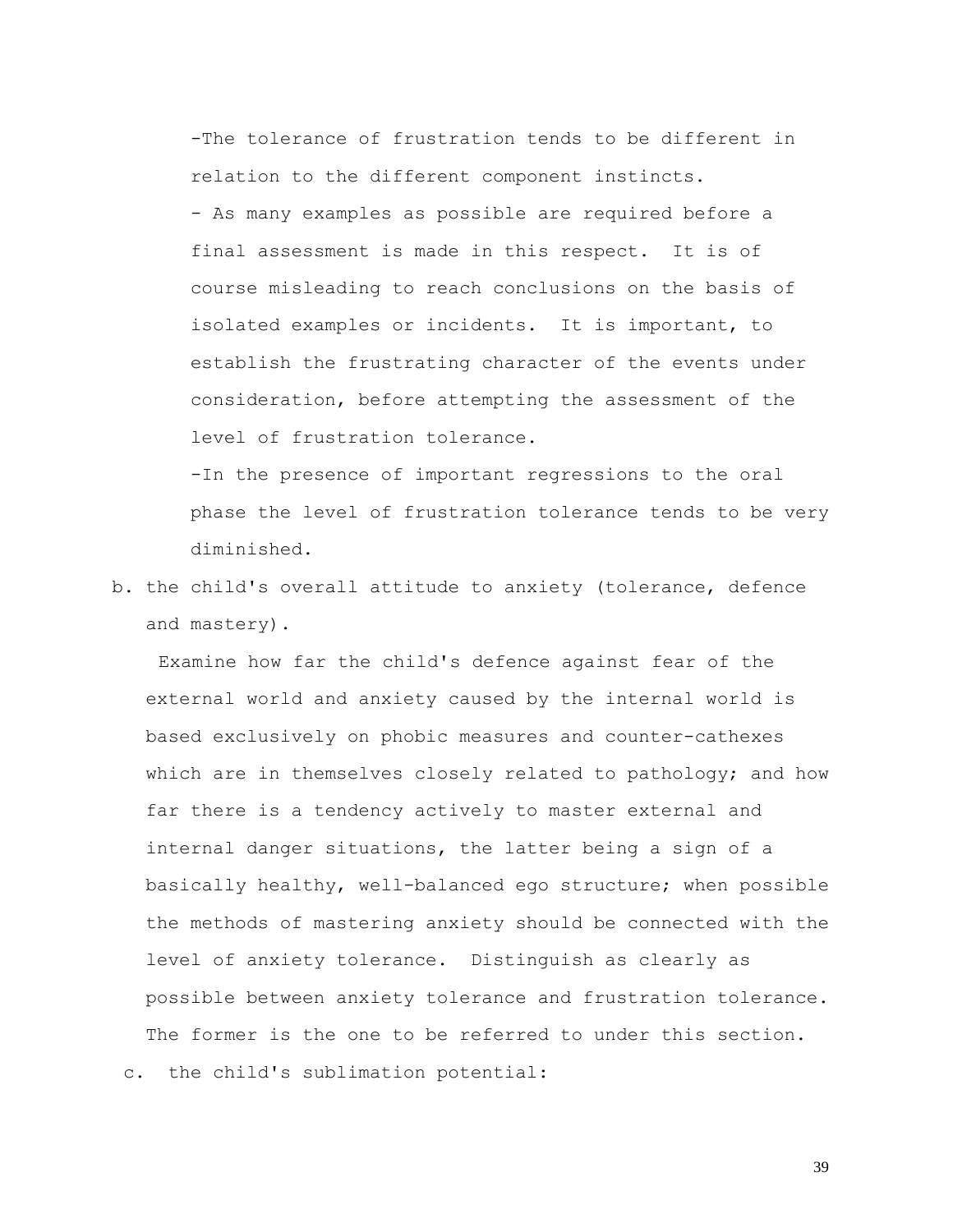Individuals differ widely in the degree to which displaced, aim-inhibited, and neutralized gratification can recompense them for frustrated drive fulfillment. Acceptance of these former types of gratification (or freeing of the sublimation potential in treatment) may reduce the need for pathological solutions.

 It is important to distinguish those cases where though the sublimation potential exists it cannot be utilized or fulfilled and, if possible, to consider the reasons for it.

 The sublimation potential of children as observed at the diagnostic stage may be obscured by the super-imposed conflicts or defence activity. Therefore, if possible, examples prior to these problems should be looked for to assess the basic sublimation potential.

# (1) progressive developmental forces versus regressive tendencies:

 Both are, normally, present in the immature personality. Where the former outweigh the latter, the chances for normality and spontaneous recoveries are increased; symptom formation is more transitory since strong forward moves to the next developmental level alter the inner balance of forces. Where the latter, i.e. regression, predominate, the resistances against treatment and the stubbornness of pathological solutions will be more formidable. The economic relations between the two tendencies can be deduced from ,watching the child's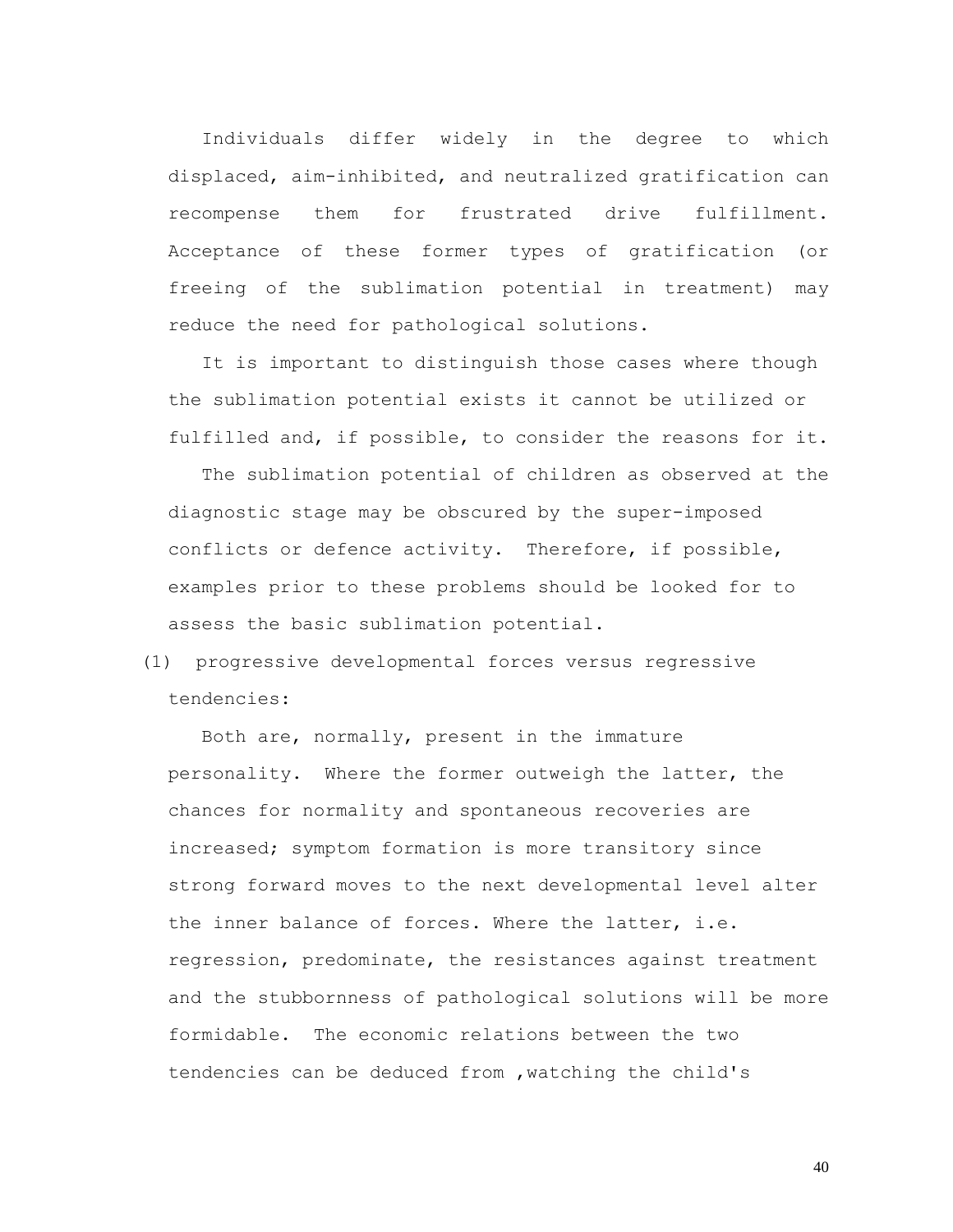struggle between the active wish to grow up and his reluctance to renounce the passive pleasures of infancy.

### IX- DIAGNOSIS.

 Finally, it is the diagnostician's task to reassemble the items mentioned above and to combine them in a clinically meaningful assessment. He will have to decide between a number of categorizations such as the following:

- (1) that, in spite of current manifest behavior disturbances, the personality growth of the child is essentially healthy and falls within the wide range of "variations of normality";
- (2) that existent pathological formations (symptoms) are of a transitory nature and can be classed as by-products of developmental strain;
- (3) that there are permanent regressions which, on the one hand, cause more permanent symptom formation and, on the other hand, have impoverishing effets on libido progression and crippling effects on ego growth. According to the location of the fixation points and the amount of ego-super-ego damage, the character structure or symptoms produced will be of a neurotic, psychotic, or delinquent nature.
- (4) that there are primary deficiencies of an organic nature or early deprivations which distort development and structuralization and produce retarded, defective, and non-typical personalities;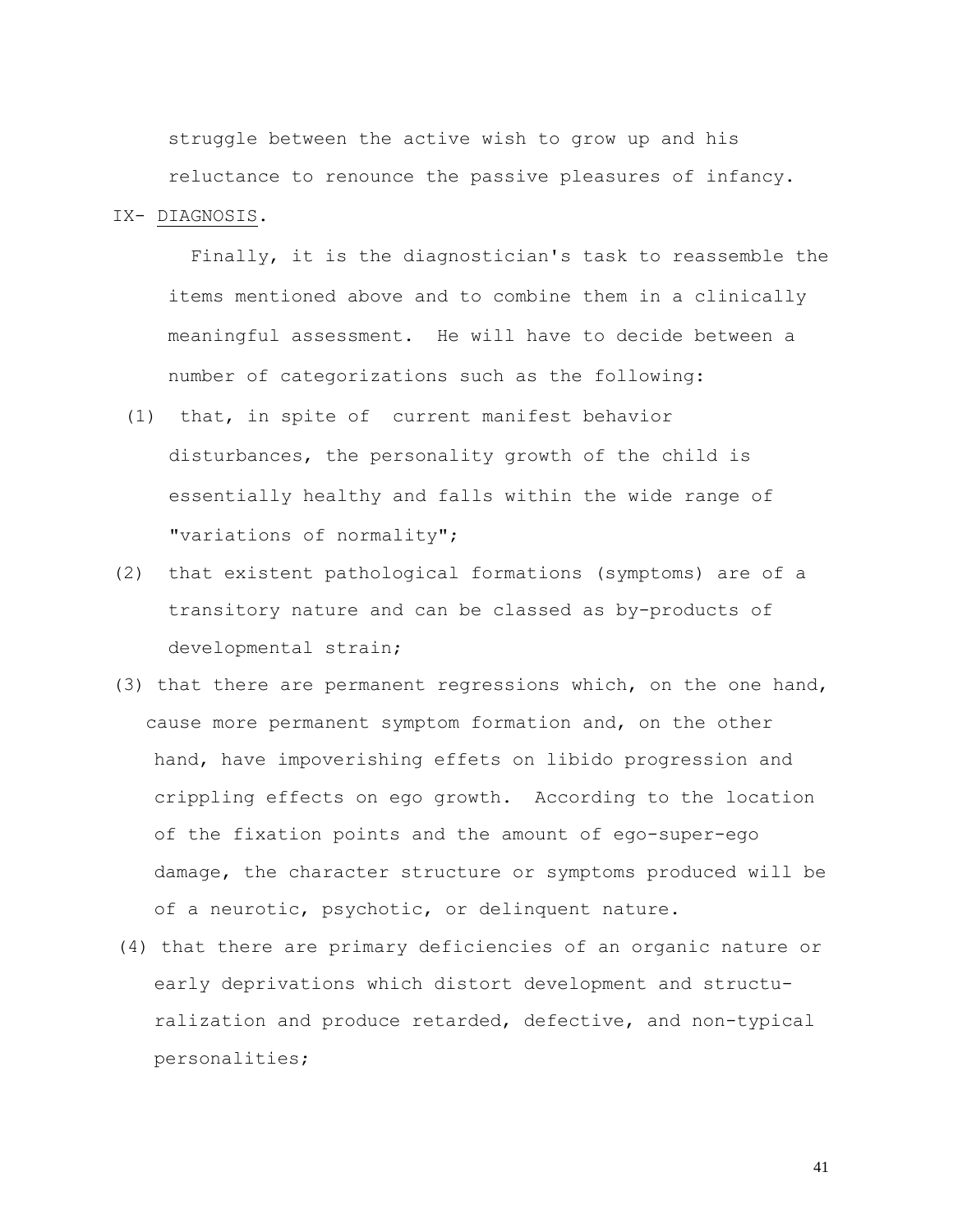(5) that there are destructive processes at work (of organic, toxic, or psychic, known or unknown origin) which have effected, or are on the point of effecting, a disruption of mental growth.

## BIBLIOGRAPHY

Nagera, H.: The Developmental Profile, Considerations Regarding Its Clinical Application. Psychoanalytic Study of the Child, Vol. XVIII, New York, International Universities Press, 1963.

Freud, A., Nagera, H., and Freud, W. E.: Metapsychological Assessment of the Adult Personality, Psychoanalytic Study of the